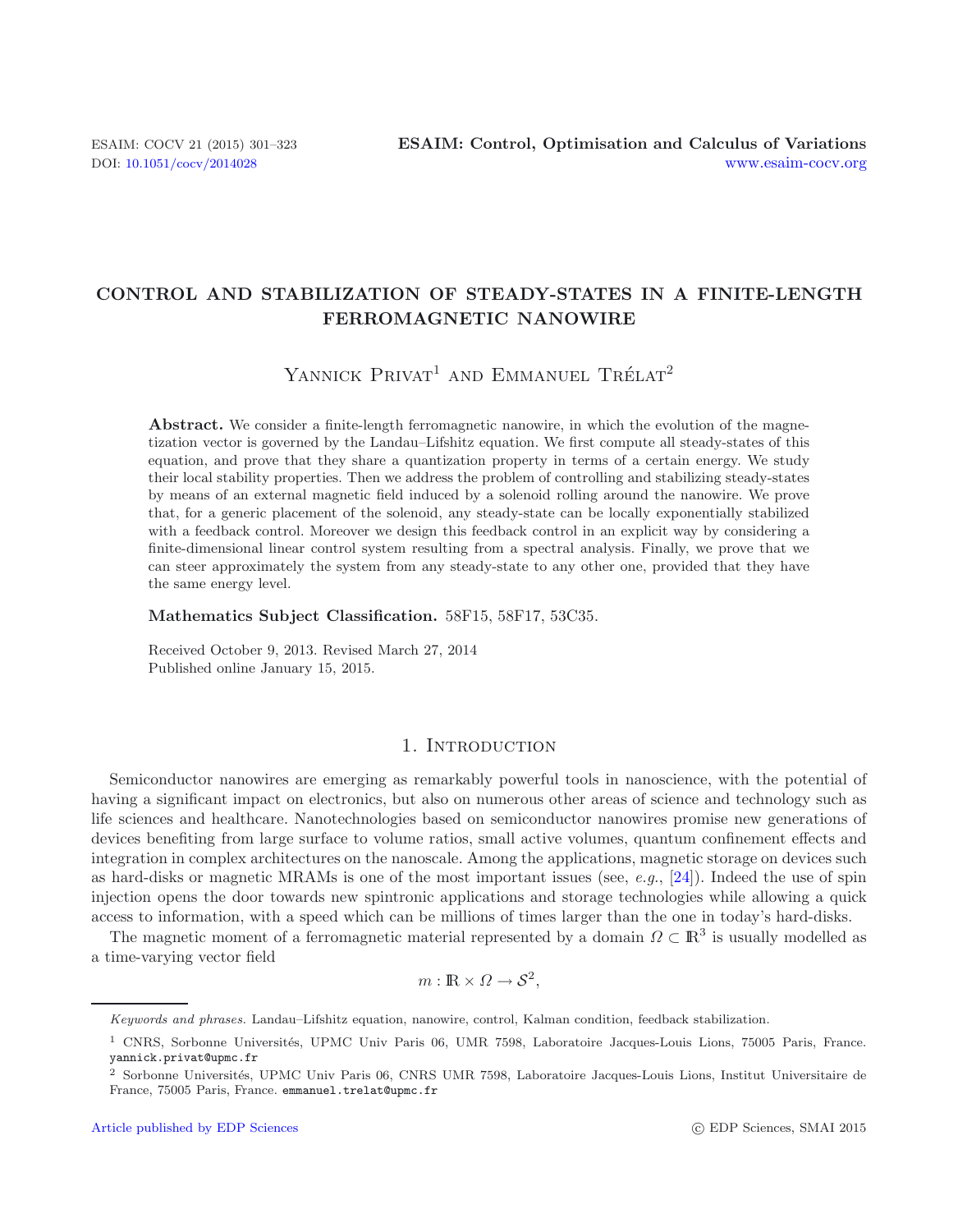where  $S^2$  is the unit sphere of  $\mathbb{R}^3$ , the evolution of which is governed by the *Landau–Lifshitz equation* (see [\[20](#page-21-0)])

$$
\frac{\partial m}{\partial t} = -m \wedge h(m) - m \wedge (m \wedge h(m)),\tag{1.1}
$$

<span id="page-1-2"></span>where the *effective field*  $h(m)$  is defined by

$$
h(m) = 2A\triangle m + h_d(m) + h_{\text{ext}}.
$$

The constant  $A > 0$  is called the exchange constant. By normalization we assume that  $A = 1/2$ . The demagnetizing field  $h_d(m)$  is the solution of the equations  $\text{div}(h_d(m) + m) = 0$  and  $\text{curl}(h_d(m)) = 0$  in  $\mathcal{D}'(\mathbb{R}^3)$ , where m is extended to  $\mathbb{R}^3$  by 0 outside  $\Omega$ , and  $\mathcal{D}'(\mathbb{R}^3)$  is the space of distributions on  $\mathbb{R}^3$ . The field  $h_{\text{ext}}$  is an external one, for instance it can be an external magnetic field. Other relevant terms may be added for a more accurate physical model, for instance giving an account for the anisotropic behavior of the crystal composing the ferromagnetic material.

The magnetization is usually assumed to satisfy homogeneous Neumann boundary conditions, that is, the normal derivative of m along  $\partial\Omega$  vanishes.

The existence of solutions of  $(1.1)$  is a challenging issue in general. We refer to  $[2, 7, 21, 22, 28]$  $[2, 7, 21, 22, 28]$  $[2, 7, 21, 22, 28]$  $[2, 7, 21, 22, 28]$  $[2, 7, 21, 22, 28]$  $[2, 7, 21, 22, 28]$  $[2, 7, 21, 22, 28]$  $[2, 7, 21, 22, 28]$  $[2, 7, 21, 22, 28]$  for results on the existence of global weak solutions or on the existence and uniqueness of local strong solutions. It can be noted that  $h(m) = -\nabla E(m)$  with

<span id="page-1-3"></span>
$$
E(m) = \frac{1}{2} \int_{\Omega} |\nabla m|^2 \, dx + \frac{1}{2} \int_{\mathbb{R}^3} |h_d(m)|^2 \, dx - \int_{\Omega} h_{\text{ext}} \cdot m \, dx,\tag{1.2}
$$

which is the energy functional given in [\[5\]](#page-21-5) in the thermodynamical static model description of ferromagnetic materials. Whereas the Landau–Lifshitz equation  $(1.1)$  describes the dynamic evolution in time of the magnetization, the static theory stipulates that the steady-states states of the magnetization field are the minimizers of the energy E: in the ferromagnetic material represented by the domain  $\Omega$ , there appears a spontaneous magnetization m (of norm 1), minimizing the energy  $E(m)$  (see [\[16\]](#page-21-6)). Note also that, given a solution m of [\(1.1\)](#page-1-0) with a constant (in time) external field  $h_{\text{ext}}$ , there holds

$$
\frac{d}{dt}(E(m(t,\cdot))) = -\int_{\Omega} |h(m(t,x)) - (h(m(t,x)) \cdot m(t,x))m(t,x)|^2 dx, \tag{1.3}
$$

and thus this energy functional is naturally nonincreasing along a solution of  $(1.1)$ .

Since the two terms at the right-hand side of  $(1.1)$  are orthogonal, every steady-state of  $(1.1)$  must satisfy

<span id="page-1-1"></span>
$$
m \wedge h(m) = 0,
$$

and accordingly the set of steady-states coincides with the set of extremal points of the energy E.

The set of steady-states of [\(1.1\)](#page-1-0) is known to be very rich in the sense that it contains a number of diverse pattern configurations, such as Bloch or Néel walls (see  $[13,17]$  $[13,17]$ ). This diversity could be used in magnetic storage technologies in order to encode information or to perform logic operations (see [\[1,](#page-21-9) [4,](#page-21-10) [15,](#page-21-11) [27\]](#page-22-2)).

In this paper we focus on ferromagnetic nanowires with finite length. Such ferromagnetic materials are represented by a domain  $\Omega$  which is a truncated cylinder whose ratio  $\varepsilon = \frac{\text{radius}}{\text{length}}$  is very small (see Fig. [1\)](#page-2-0). From the mathematical point of view, it has been proved in references  $[8, 25]$  $[8, 25]$  $[8, 25]$  with  $\Gamma$  convergence arguments that, if  $\varepsilon$  tends to 0 then one ends up with a one-dimensional model of the ferromagnetic nanowire, with a domain  $\Omega = (0, L)$  (here,  $L > 0$  is the length of the nanowire) and the 1D Landau–Lifshitz equation

$$
\frac{\partial m}{\partial t} = -m \wedge h(m) - m \wedge (m \wedge h(m)),\tag{1.4}
$$

<span id="page-1-0"></span>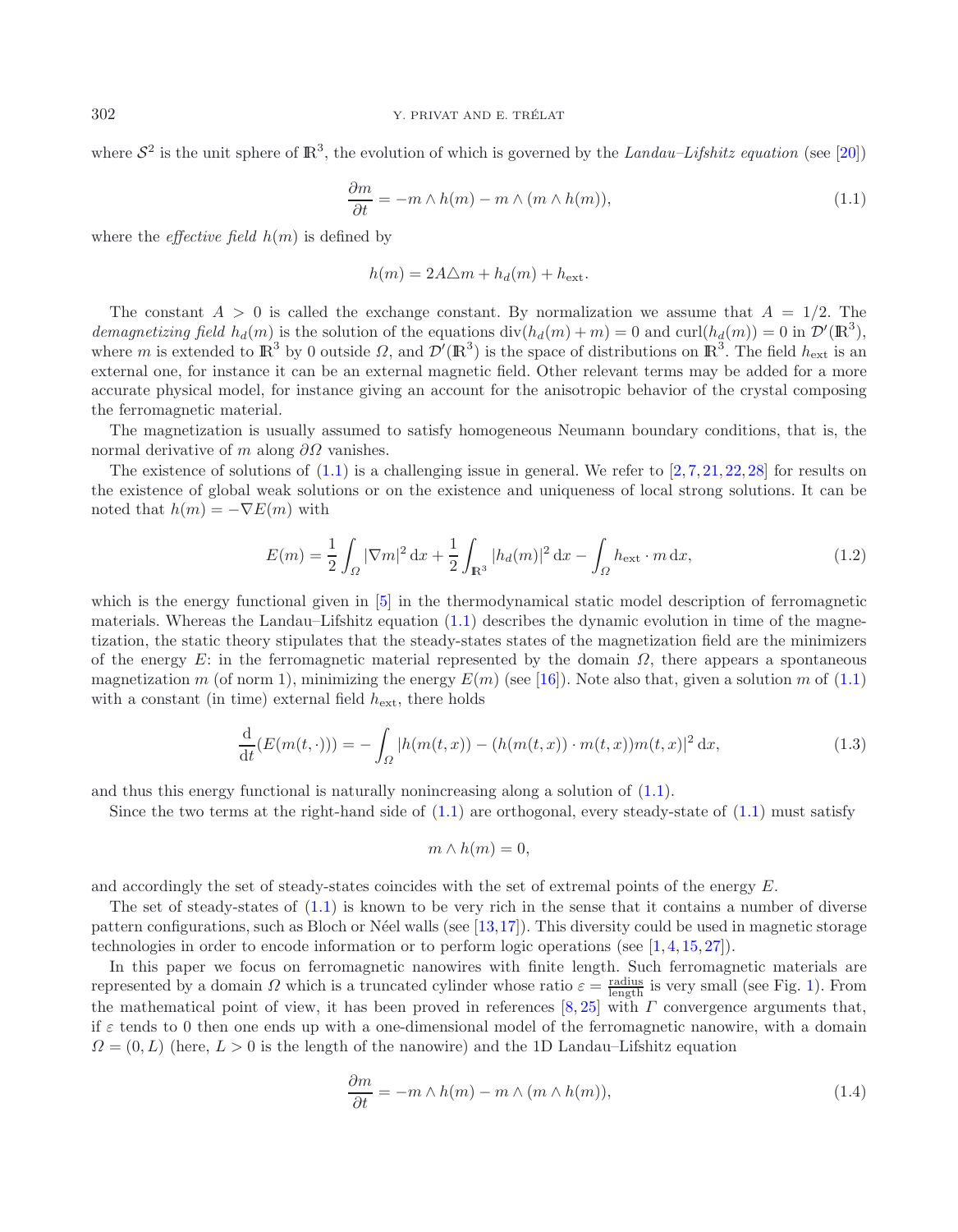<span id="page-2-0"></span>

<span id="page-2-1"></span>Figure 1. Ferromagnetic nanowire.

where  $m(t, x) \in \mathcal{S}^2$  is the magnetization vector, for every time t and for every  $x \in (0, L)$ , and where the effective field  $h(m)$  takes the more particular form

$$
h(m) = \partial_{xx}m - m_2e_2 - m_3e_3 + h_{\text{ext}}.
$$

The nanowire is here assumed to be parallel to  $e_1$ , the first vector of an orthonormal basis  $(e_1, e_2, e_3)$  of  $\mathbb{R}^3$ . as on Figure [1,](#page-2-0) and  $m = m_1e_1 + m_2e_2 + m_3e_3$ . Morever m satisfies the Neumann boundary conditions

$$
m_x(t,0) = m_x(t,L) = 0.
$$
\n(1.5)

It can be noted that infinite-length 1D nanowires (that is,  $\Omega = \mathbb{R}$ ) have been the subject of many studies in physics or in mathematics. Indeed it is well-known that steady-states of infinite nanowires are Bloch walls, analytically described by usual hyperbolic functions, and whose main physical feature is to induce two almost linear regimes separated by a wall (brutal change of the magnetization). The location of this wall evolves when the nanowire is submitted to an external magnetic field. The dynamics of walls and their stability features have been investigated in many physical studies (such as [\[3,](#page-21-13) [4,](#page-21-10) [23,](#page-22-4) [27](#page-22-2)]), and then has been analyzed mathematically in reference [\[6\]](#page-21-14) together with control and stabilization properties by means of an external magnetic field in references [\[9](#page-21-15), [10](#page-21-16)].

In this paper we first compute and characterize all steady-states of a finite-length 1D nanowire. We prove that there exists a finite number of one-parameter families of steady-states that we express analytically in terms of elliptic functions. This finite number increases with the value of the length  $L$  of the nanowire. Note that this study of steady-states is similar (but simpler) to the one of [\[19](#page-21-17)] where steady-states have been computed for a 1D network of nanowires. Moreover, as in reference [\[19](#page-21-17)] we exhibit a quantization property of the steady-states, showing that a certain notion of energy can only take some discrete values. Using spectral tools, we investigate the local stability features of the steady-states.

Then we address the problem of control and stabilization of the steady-states of a finite-length nanowire by means of an external magnetic field. This magnetic field is generated by a solenoid (inductance coil) localized along the nanowire (see Fig. [2\)](#page-3-0). More precisely, assuming that the nanowire is represented by the interval  $\Omega = (0, L)$ , the solenoid is assumed to generate a magnetic field only along the portion  $(a, b)$  of  $(0, L)$  (with  $0 \leq a < b \leq L$  arbitrary). From the physical point of view this approximation is acceptable, since outside of the domain of the solenoid the norm of the magnetic field generated by this inductance is rapidly decreasing according to Biot–Savard laws. Moreover, we assume that the axis of the solenoid has an angle of nonzero measure with the axis of the nanowire. Therefore we assume that the magnetic field generated by the solenoid is

$$
h_{\text{ext}}(t) = u(t)\chi_{(a,b)}(x)\vec{d},
$$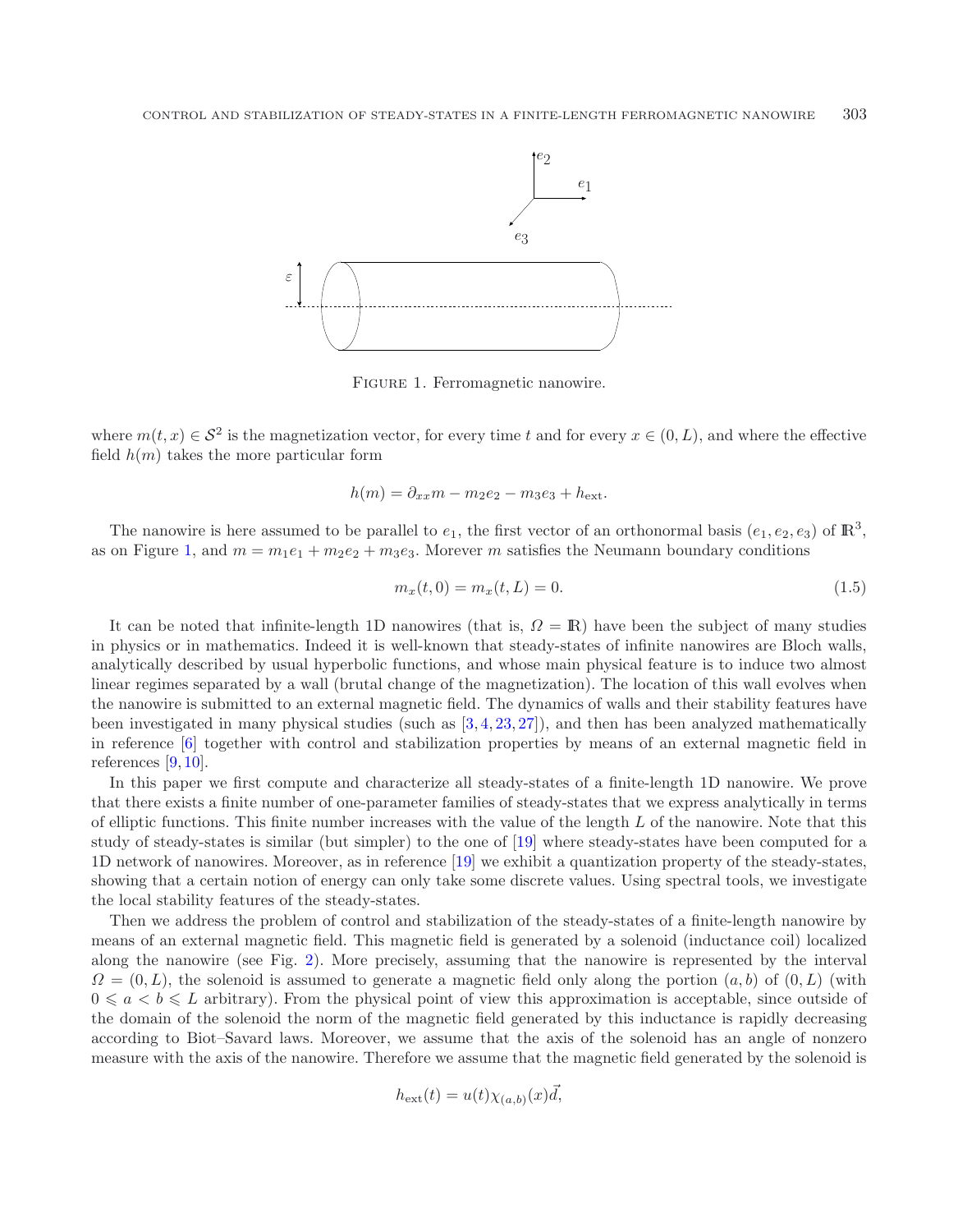<span id="page-3-0"></span>

FIGURE 2. The solenoid used as controller.

<span id="page-3-1"></span>where  $\vec{d} = d_1e_1 + d_3e_3$  is a fixed vector of  $\mathbb{R}^3$  with  $d_3 \neq 0$ . Here, the notation  $\chi_J(x)$  stands for the characteristic function of a measurable set J, that is,  $\chi_J(x) = 1$  whenever  $x \in J$  and  $\chi_J(x) = 0$  otherwise. The scalar  $u(t)$ denotes the magnitude at time t of the magnetic field and is our control.

<span id="page-3-2"></span>The Landau–Lifshitz equation yields the control system

$$
\frac{\partial m}{\partial t} = -m \wedge h_0(m) - m \wedge (m \wedge h_0(m)) - u \chi_{(a,b)} m \wedge \vec{d} - u \chi_{(a,b)} m \wedge (m \wedge \vec{d})
$$
  

$$
m_x(t,0) = m_x(t,L) = 0,
$$
 (1.6)

with

$$
h_0(m) = \partial_{xx}m - m_2e_2 - m_3e_3. \tag{1.7}
$$

The problem that we address in the present paper is the following: given two steady-states  $\bar{m}^1$  and  $\bar{m}^2$ , do there exist a time  $T > 0$  and a control function u defined on  $(0, T)$  such that the corresponding magnetization vector m, solution of [\(1.4\)](#page-1-1) with Neumann boundary conditions [\(1.5\)](#page-2-1) and starting at  $\bar{m}^1$ , reaches  $\bar{m}^2$  within time  $T$ ? Moreover, can such controls be designed in a nice and robust way?

Moreover we investigate the following practical question: how does the orientation  $\vec{d}$  impact the above controllability issue? For instance, can the choice  $\overrightarrow{d} = e_1$  solve the problem?

In the paper we prove that, with a solenoid with  $d_3 \neq 0$  as in Figure [2](#page-3-0) and for generic values of a and b that we will characterize in the sequel, any steady-state can be locally exponentially stabilized with an explicit feedback control, which can be moreover designed from a finite-dimensional linear control system. As a second result, we prove that it is possible to steer approximately the magnetization vector from a steady-state to any other one, provided that they have the same level of (quantized) energy. We will actually show that our result holds true for all values of a and b but a finite number of (resonant) values, and hence our result shares some robustness properties.

We stress on the fact that the system is acted upon with a localized magnetic field only (as in Fig. [2\)](#page-3-0), however our results hold in the particular case  $a = 0, b = L$ .

In reference  $[8]$ , the authors consider a particular steady-state and investigate the case where  $d_3$ , the third direction of the solenoid, is zero. They prove that the resulting control system is stabilizable, but is not asymptotically stabilizable with their feedback law. More details are provided in Remark [3.5.](#page-13-0) We stress that the main novelty of our paper consists of the asymptotic stabilization results stated in Section [3.1,](#page-12-0) under generic conditions on the direction of the solenoid.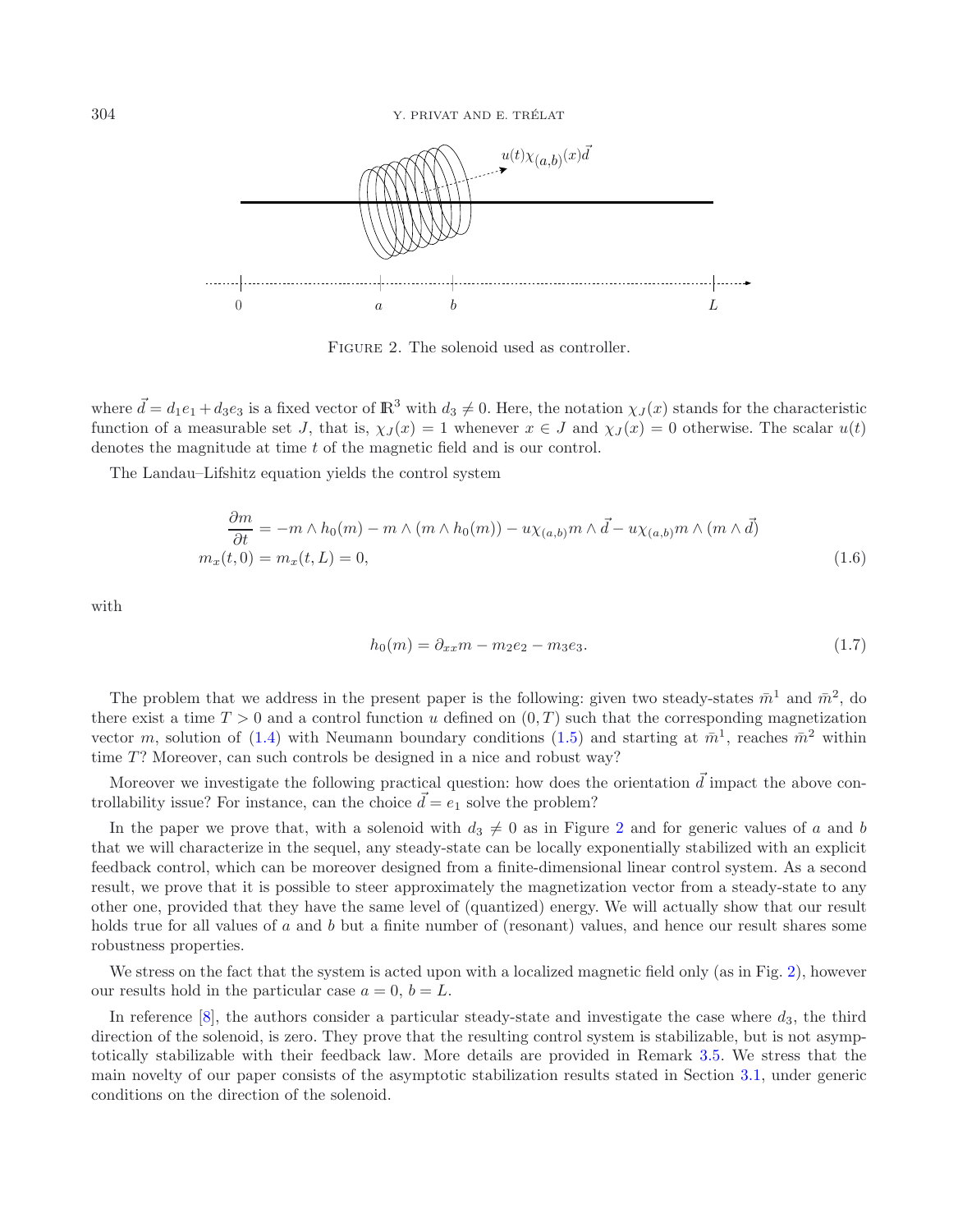# 2. Quantized steady-states and their stability properties

### <span id="page-4-1"></span>**2.1. Computation of all steady-states**

Recall that the steady-states of  $(1.4)$ , in the absence of control  $(u = 0)$  are characterized by

<span id="page-4-2"></span><span id="page-4-0"></span>
$$
m \wedge h_0(m) = 0 \qquad x \in (0, L)
$$
  
\n
$$
|m| = 1 \qquad x \in (0, L)
$$
  
\n
$$
m_x(0) = m_x(L) = 0,
$$
\n(2.1)

where  $h_0$  is defined by  $(1.7)$ .

**Theorem 2.1.** Let  $N_0 = \left[\frac{L}{\pi}\right]$ , the integer part of  $\frac{L}{\pi}$ . There exist  $N_0$  real numbers  $E_1, \ldots, E_{N_0}$  in  $[0,1)$  such *that every steady-state of* [\(1.4\)](#page-1-1) *is either of the form*

$$
\bar{m}(x) = \begin{pmatrix} \pm 1 \\ 0 \\ 0 \end{pmatrix} = \pm e_1,\tag{2.2}
$$

*or*

$$
\bar{m}(x) = \begin{pmatrix} \cos \theta(x) \\ \cos \omega \sin \theta(x) \\ \sin \omega \sin \theta(x) \end{pmatrix},
$$
\n(2.3)

*for some*  $\omega \in \mathbb{R}$ *, where*  $\theta$  *is a solution of the pendulum equation* 

<span id="page-4-4"></span>
$$
\theta''(x) = \sin \theta(x) \cos \theta(x), \quad 0 < x < L, \n\theta'(0) = \theta'(L) = 0,
$$
\n(2.4)

*satisfying*

$$
\theta'^{2} + \cos^{2} \theta = \text{Cst} = E_{n} \in \{E_{1}, E_{2}, \ldots, E_{N_{0}}\}.
$$

In particular the set of steady-states reduces to the two functions given by  $(2.2)$  whenever  $L < \pi$ .

Note that the two steady-states [\(2.2\)](#page-4-0) can be actually written in the form [\(2.3\)](#page-4-1) (with  $\theta = 0$  or  $\pi$ ), but with  $\theta'^2 + \cos^2 \theta = \text{Cst} = 1$ . We prefer however the presentation above, putting apart the trivial steady-states [\(2.2\)](#page-4-0).

The steady-states  $(2.3)$  consist of  $N_0$  one-parameter families of steady-states, where the continuous parameter is  $\omega \in \mathbb{R}$ . They are quantized by the value of what we can call their energy  $\theta'^2 + \cos^2 \theta$  (which is constant in x over  $(0, L)$ : this energy can only take certain precise values among the set  $\{E_1, E_2, \ldots, E_{N_0}\}$ . This quantization of the set of steady-states is due to the Neumann conditions  $\theta'(0) = \theta'(L) = 0$ , as shown in the proof below.

Note that if  $L = \pi$  then there must hold  $\theta = \text{Cst} = \pi/2$ . This particular steady-state corresponds to the center of the phase portrait of the pendulum (see Fig. [3\)](#page-6-0).

*Proof.* Every steady-state of [\(1.4\)](#page-1-1) can be written as  $m = m_1e_1 + m_2e_2 + m_3e_3$  (function of x only), and [\(2.1\)](#page-4-2) yields

<span id="page-4-3"></span>
$$
m_1 m_3'' - m_1'' m_3 - m_1 m_3 = 0
$$
 on  $(0, L)$ , (2.5)

$$
m_2 m_3'' - m_3 m_2'' = 0 \qquad \text{on } (0, L), \tag{2.6}
$$

$$
m_1 m_2'' - m_1'' m_2 - m_1 m_2 = 0 \text{ on } (0, L), \tag{2.7}
$$

$$
m_1^2 + m_2^2 + m_3^2 = 1 \qquad \text{on } (0, L),
$$
\n(2.8)

$$
m'(0) = m'(L) = 0.
$$
\n(2.9)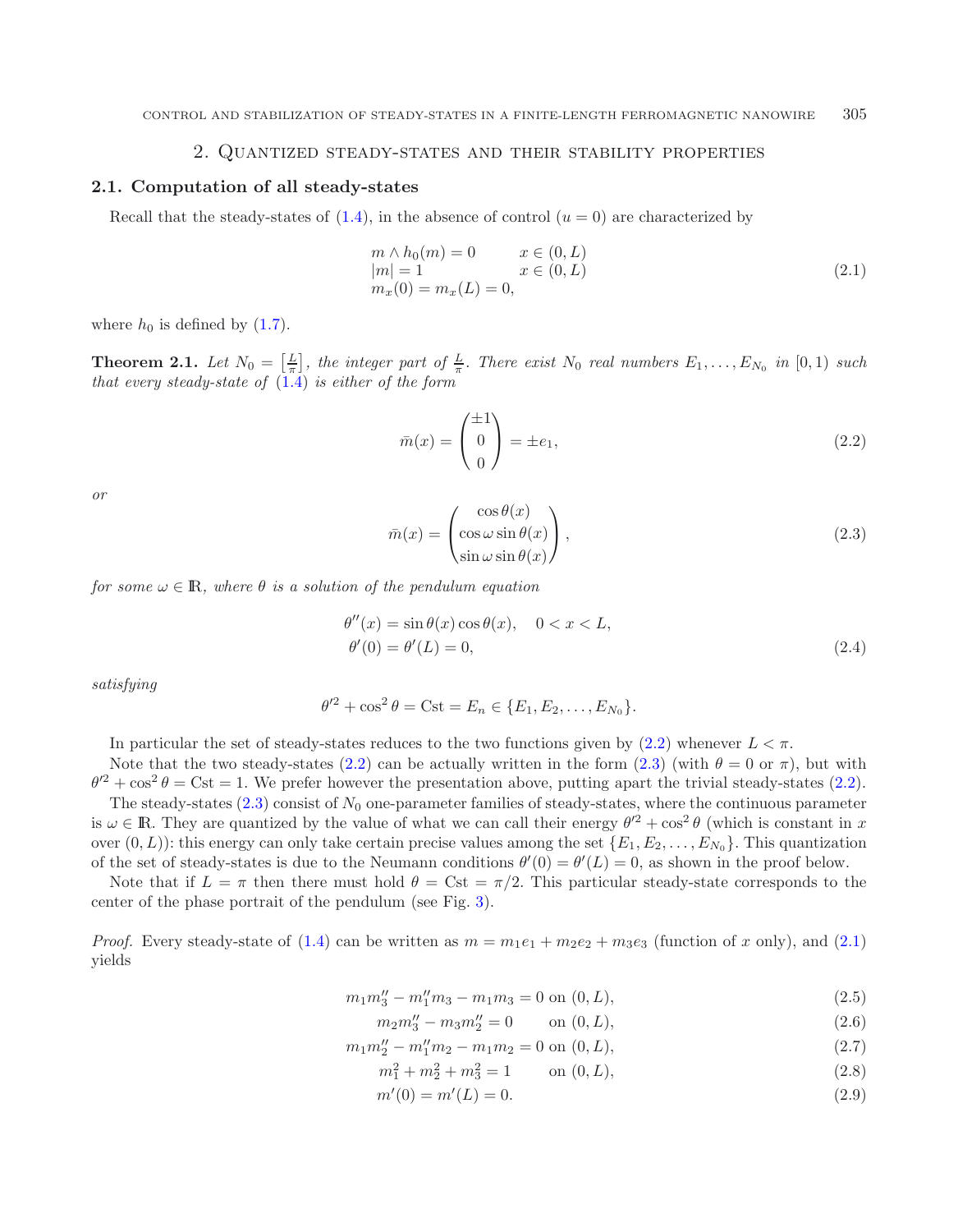The integration of the second equation of [\(2.5\)](#page-4-3) yields the existence of a real number  $\alpha$  such that  $m_2m'_3$  –  $m'_2m_3 = \alpha$  on  $(0, L)$ . Moreover, since m takes its values in  $\mathbb{S}^2$ , we set

$$
m_1(x) = \cos \theta(x),
$$
  
\n
$$
m_2(x) = \cos \omega(x) \sin \theta(x),
$$
  
\n
$$
m_3(x) = \sin \omega(x) \sin \theta(x),
$$
\n(2.10)

 $\omega$ 

<span id="page-5-0"></span>for every  $x \in (0, L)$ . Then, it follows from  $(2.5)$  that

$$
2\theta''\sin\omega + \omega''\cos\omega\sin(2\theta) - (\omega'^2 + 1)\sin\omega\sin(2\theta) + 4\omega'\theta'\cos\omega\cos^2\theta = 0,
$$
\n(2.11)

$$
2\theta''\cos\omega - \omega''\sin\omega\sin(2\theta) - (\omega'^2 + 1)\cos\omega\sin(2\theta) - 4\omega'\theta'\sin\omega\cos^2\theta = 0,
$$
\n(2.12)

$$
y' \sin^2 \theta = \alpha. \tag{2.13}
$$

Moreover, since

$$
\begin{split} m_1' &= -\theta' \sin \theta, \\ \begin{pmatrix} m_2' \\ m_3' \end{pmatrix} &= \begin{pmatrix} \cos \omega - \sin \omega \\ \sin \omega & \cos \omega \end{pmatrix} \begin{pmatrix} \theta' \cos \theta \\ \omega' \sin \theta \end{pmatrix}, \end{split}
$$

the boundary conditions yield  $\theta'(y) \sin \theta(y) = \theta'(y) \cos \theta(y) = \omega'(y) \sin \theta(y) = 0$  for  $y = 0$  and  $y = L$ , hence

$$
\theta'(0) = \theta'(L) = 0 \quad \text{and} \quad \omega'(0) \sin \theta(0) = \omega'(L) \sin \theta(L) = 0.
$$

In particular, it follows from [\(2.13\)](#page-5-0) that necessarily  $\alpha = 0$  and hence

$$
\omega' \sin^2 \theta = \text{const.} = 0.
$$

Then, except the particular cases  $\theta = 0$  or  $\theta = \pi$  (which yield the steady-states [\(2.2\)](#page-4-0)), we get that  $\omega$  is constant.

Now, multiplying [\(2.11\)](#page-5-0) by sin  $\omega$  and [\(2.12\)](#page-5-0) by  $\cos \omega$  and adding these two equalities, it follows that

$$
\theta'' = \sin \theta \cos \theta.
$$

In particular  $\theta'^2 + \cos^2 \theta$  is constant. This is a pendulum equation. Since the solutions  $\theta$  of this pendulum equation must satisfy the Neumann conditions  $\theta'(0) = \theta'(L) = 0$ , they must correspond to pieces of particular closed curves drawn on the phase portrait of Figure [3.](#page-6-0) More precisely, they must be pieces of periodic solutions, inside the domain enclosed by the separatrices of the pendulum in the phase portrait, with terminal points along the horizontal axis, and with a period  $T$  that has to be in a certain ratio with respect to the length  $L$  of the nanowire. Indeed the condition  $\theta'(0) = \theta'(L) = 0$  imposes that L is an integer multiple of  $T/2$ : there must exist  $n \in \mathbb{N}^*$  such that

$$
L = n\frac{T}{2}.\tag{2.14}
$$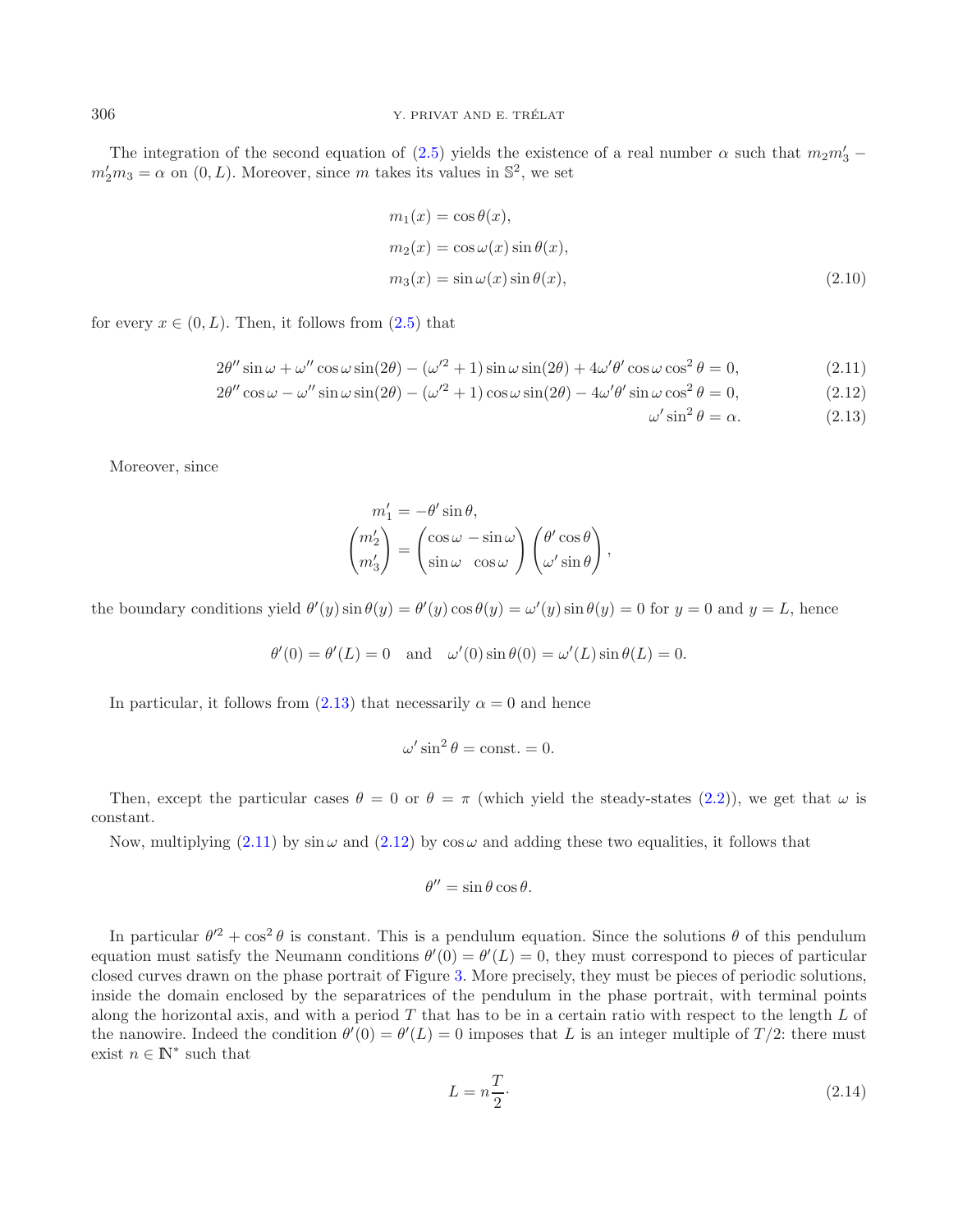<span id="page-6-0"></span>

FIGURE 3. Phase portrait of  $(2.4)$  in the plane  $(\theta, \theta')$ .

The explicit expression of the solutions of the pendulum equation, as well as their periods, is well-known in function of the elliptic functions<sup>[3](#page-6-1)</sup>. More precisely, one has

$$
\theta'(x) = k \operatorname{cn} \left( x + \operatorname{sn}^{-1} \left( \frac{1}{k} \cos \theta(0), k \right), k \right), \tag{2.15}
$$

$$
\cos \theta(x) = k \operatorname{sn} \left( x + \operatorname{sn}^{-1} \left( \frac{1}{k} \cos \theta(0), k \right), k \right), \tag{2.16}
$$

<span id="page-6-1"></span>for every  $x \in (0, L)$ , with  $\theta'^2 + \cos^2 \theta = k^2$  (with  $0 \le k < 1$ , the modulus of the elliptic function). The period of  $\theta$  is  $T = 4K(k)$ . Hence we have obtained that

$$
L = 2nK(k).
$$

Since K is an increasing function from [0, 1) in  $[\pi/2, +\infty)$ , the modulus k can take only certain precise values: this equation has exactly  $N_0$  solutions. The result follows.

**Remark 2.2.** What is interesting here is the quantization property of the steady-states, whose energy  $\theta'^2$  +  $\cos^2 \theta$  can only take certain values. A similar result was obtained in [\[19](#page-21-17)] for a network of nanowires. Note that in [\[8](#page-21-12)] the authors consider throughout their work the particular steady-state (up to the rotation parameter  $\omega$ ) given by  $(2.3)$ – $(2.4)$  with  $n = 1$  (that is, with  $\theta$  making half a period in the phase portrait).

<sup>3</sup>Recall that, given  $k \in (0,1)$ ,  $\tilde{k} = \sqrt{1-k^2}$  and  $\eta \in [0,1]$ , the Jacobi elliptic functions cn, sn and dn are defined from their inverse functions with respect to the first variable,

$$
\text{cn}^{-1}: (\eta, k) \longmapsto \int_{\eta}^{1} \frac{\text{d}t}{\sqrt{(1 - t^2) \left(\tilde{k}^2 + k^2 t^2\right)}}
$$
\n
$$
\text{sn}^{-1}: (\eta, k) \longmapsto \int_{0}^{\eta} \frac{\text{d}t}{\sqrt{(1 - t^2) \left(1 - k^2 t^2\right)}}
$$
\n
$$
\text{dn}^{-1}: (\eta, k) \longmapsto \int_{\eta}^{1} \frac{\text{d}t}{\sqrt{(1 - t^2) \left(t^2 + k^2 - 1\right)}} \ (\eta \geq \sqrt{1 - k^2} \ \text{in that case})
$$

and the complete integral of the first kind is defined by

$$
K(k) = \int_0^{\pi/2} \frac{d\theta}{\sqrt{1 - k^2 \sin^2 \theta}}.
$$

The functions cn and sn are periodic with period  $4K(k)$  while dn is periodic with period  $2K(k)$ .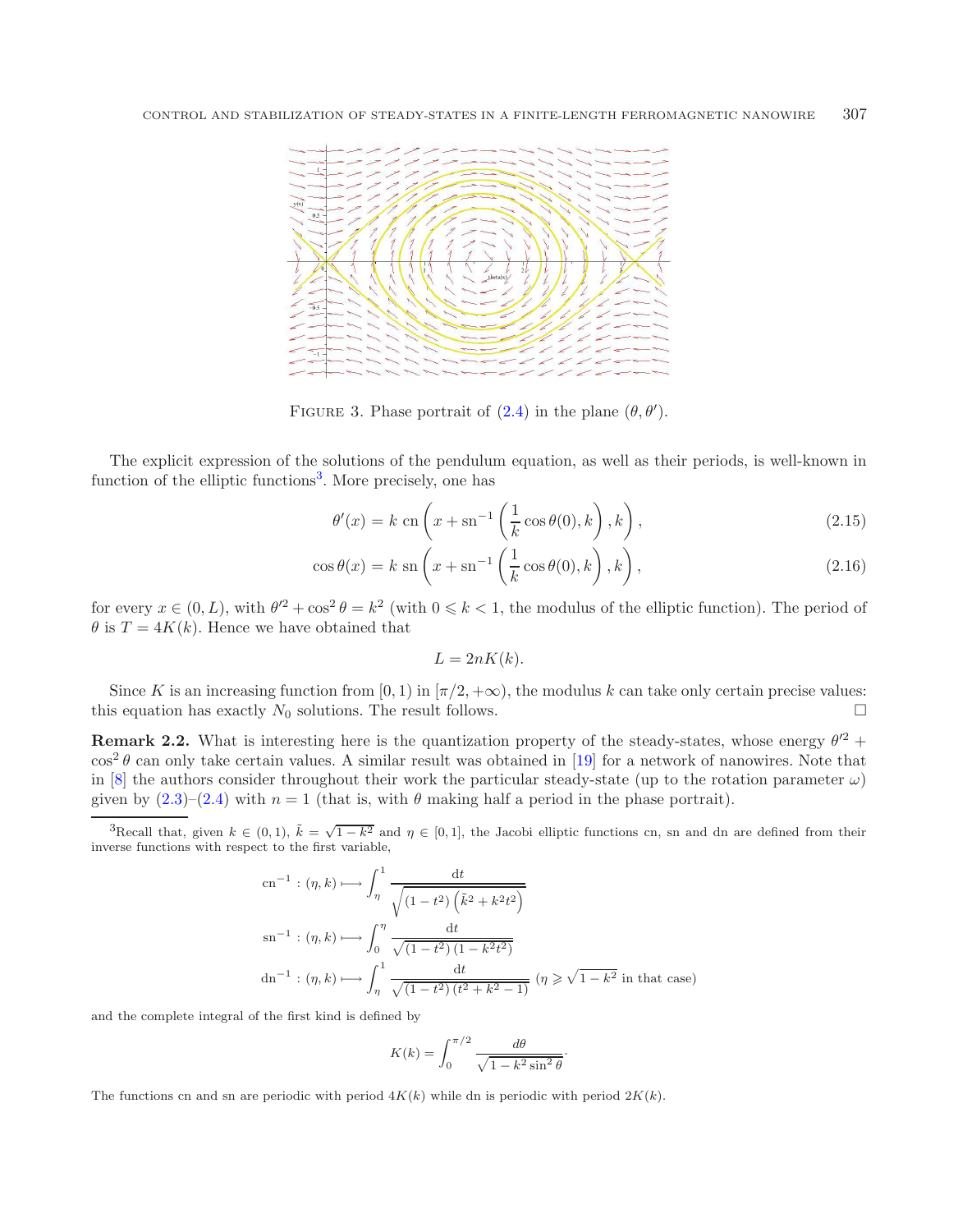### <span id="page-7-3"></span>**2.2. Linearized system around a steady-state**

Let us linearize the control system  $(1.4)$  around a steady-state. Let  $M_0$  be an arbitrary steady-state (we have seen that they exist provided that  $L \geq \pi$ ). Without loss of generality we assume that  $\omega = 0$  (since Eq. [\(1.4\)](#page-1-1) is invariant with respect to rotations in  $\omega$ ), and thus that

$$
M_0(x) = \begin{pmatrix} \cos \theta(x) \\ \sin \theta(x) \\ 0 \end{pmatrix},
$$
\n(2.17)

with  $\theta$  solution of the pendulum equation  $(2.4)$ , and with

<span id="page-7-4"></span><span id="page-7-0"></span>
$$
\theta'^2 + \cos^2 \theta = E_n,
$$

for some given  $n \in \{1, \ldots, N_0\}.$ 

Note that the trivial steady-states [\(2.2\)](#page-4-0) can be put in this form provided that one takes  $E_n = 1$ . In what follows, to avoid triviality we assume that the steady-state  $M_0$  is not of the form [\(2.2\)](#page-4-0).

Following [\[6,](#page-21-14) [8,](#page-21-12) [19\]](#page-21-17), we complete  $M_0$  into the mobile frame  $(M_0(x), M_1(x), M_2)$ , with

$$
M_1(x) = \begin{pmatrix} -\sin \theta(x) \\ \cos \theta(x) \\ 0 \end{pmatrix}, M_2 = \begin{pmatrix} 0 \\ 0 \\ 1 \end{pmatrix}.
$$

<span id="page-7-2"></span><span id="page-7-1"></span>For every solution m of the controlled Landau–Lifshitz equation  $(1.6)$ , considering m as a perturbation of the steady-state  $M_0$ , since  $|m(t, x)| = 1$  pointwisely, we decompose  $m : \mathbb{R}_+ \times \mathbb{R} \longrightarrow \mathbb{S}^2 \subset \mathbb{R}^3$  in the mobile frame as

$$
m(t,x) = \sqrt{1 - r_1^2(t,x) - r_2^2(t,x)} M_0(x) + r_1(t,x)M_1(x) + r_2(t,x)M_2.
$$
 (2.18)

According to ([\[8](#page-21-12)], Sect. 4) and ([\[19\]](#page-21-17), Sect. 3.1), m is solution of [\(1.4\)](#page-1-1) if and only if  $r = \binom{r_1}{r_2}$  $\binom{r_1}{r_2}$  satisfies

<span id="page-7-5"></span>
$$
\frac{\partial r}{\partial t} = \mathcal{A}r + Bu + R(x, r, r_x, r_{xx}, u),\tag{2.19}
$$

where

$$
\mathcal{A} = \begin{pmatrix} A + \text{Id} & A + E_n \text{ Id} \\ -(A + \text{Id}) & A + E_n \text{ Id} \end{pmatrix}
$$
 (2.20)

with

$$
A = \partial_{xx}^2 - 2\cos^2\theta \text{ Id}
$$
 (2.21)

defined on the domain

$$
D(A) = \{ f \in H^2(0, L) \mid f'(0) = f'(L) = 0 \}
$$

(and hence  $D(A) = D(A) \times D(A)$ ), where

$$
B(x) = \chi_{(a,b)}(x) \begin{pmatrix} d_3 - d_1 \sin \theta(x) \\ d_3 + d_1 \sin \theta(x) \end{pmatrix},
$$
\n(2.22)

and where the higher-order terms are

$$
R(x, r, r_x, r_{xx}, u) = G(r)r_{xx} + H_1(x, r)r_x + H_2(r)(r_x, r_x) + P(x, r, u),
$$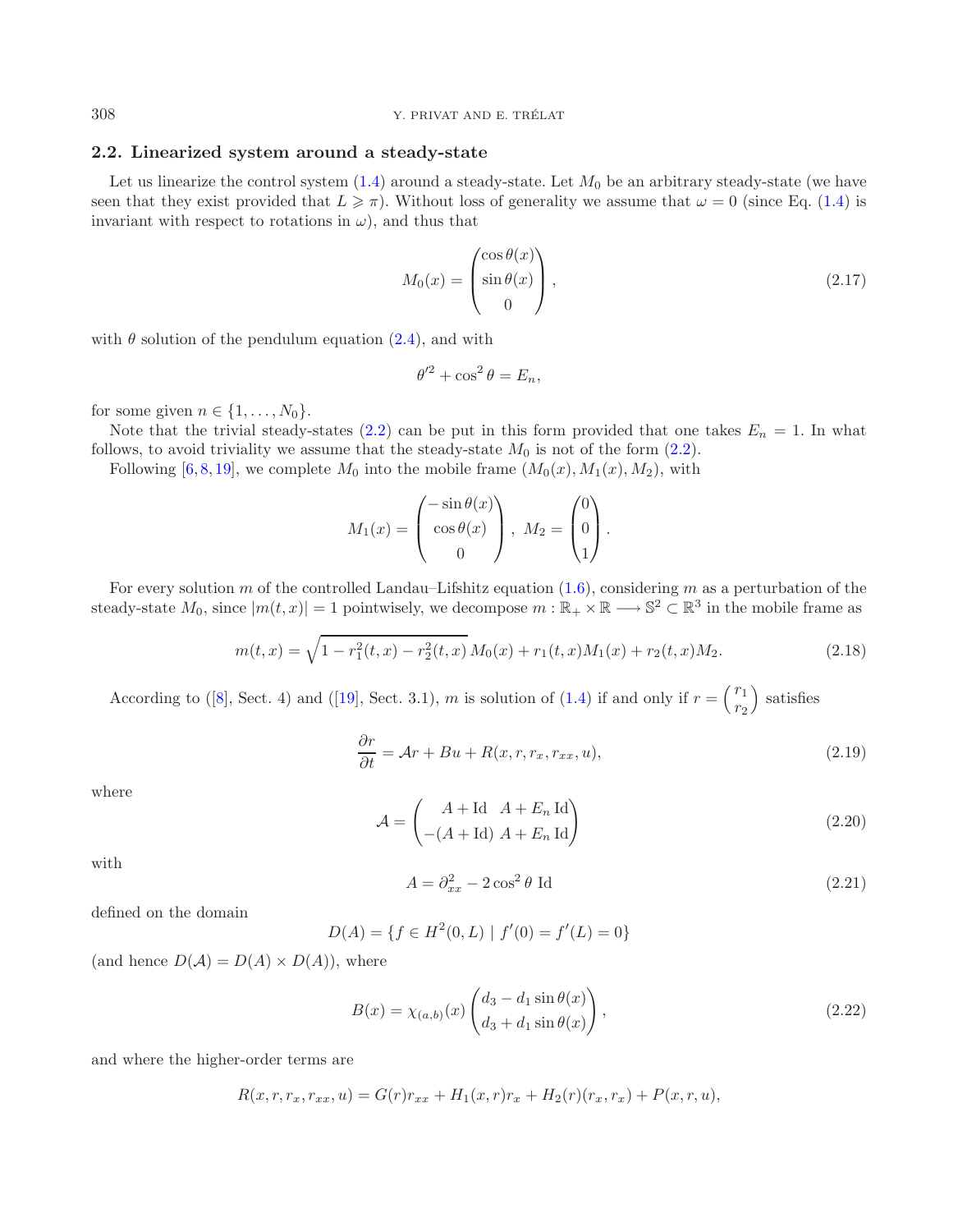where

$$
G(r) = \begin{pmatrix} \frac{r_1r_2}{\sqrt{1-|r|^2}} & \frac{r_2^2}{\sqrt{1-|r|^2}} + \sqrt{1-|r|^2} - 1\\ -\frac{r_1^2}{\sqrt{1-|r|^2}} - \sqrt{1-|r|^2} + 1 & -\frac{r_1r_2}{\sqrt{1-|r|^2}} \end{pmatrix},
$$
  
\n
$$
H_1(x,r) = \frac{2\theta'(x)}{\sqrt{1-|r|^2}} \begin{pmatrix} r_2\sqrt{1-|r|^2} - r_1r_2^2 & -r_2(1-r_1^2) \\ r_2(1-r_2^2) & \sqrt{1-|r|^2}r_2 + r_1r_2^2 \end{pmatrix},
$$

 $H_2(r)$  is the quadratic form on  $\mathbb{R}^2$  defined by

$$
H_2(r)(X,X) = \frac{(1-|r|^2)X^\top X + (r^\top X)^2}{(1-|r|)^{3/2}} \left(\frac{\sqrt{1-|r|^2}r_1+r_2}{\sqrt{1-|r|^2}r_2-r_1}\right),
$$

and

<span id="page-8-1"></span>
$$
P(x,r,u) = \begin{pmatrix} P_1(x,r,u) \\ P_2(x,r,u) \end{pmatrix},
$$

with

$$
P_1(x, r, u) = -r_1 \sqrt{1 - |r|^2} \cos \theta + (r_1^2 - r_2) \sin \theta
$$

$$
-u \chi_{[a,b]} d_1 \left( (r_2 + r_1 \sqrt{1 - |r|^2}) \cos \theta - r_1^2 \sin \theta \right)
$$

$$
-u \chi_{[a,b]} d_3 \left( 1 - \sqrt{1 - |r|^2} + r_1 r_2 \right)
$$

and

$$
P_2(x, r, u) = (r_1 - r_2\sqrt{1 - |r|^2})\cos\theta + \sin\theta(r_1r_2 + \sqrt{1 - |r|^2} - 1)
$$

$$
-u\chi_{[a,b]}d_1\left((1 - \sqrt{1 - |r|^2} - r_1r_2)\sin\theta + (r_2\sqrt{1 - |r|^2} - r_1)\cos\theta\right)
$$

$$
-u\chi_{[a,b]}d_3r_2^2.
$$

What is important is the estimates

$$
G(r) = O(|r|^2)
$$
,  $H_1(r) = O(|r|)$ ,  $H_2(r) = O(|r|)$ ,

and in particular the fact that there exists a constant  $C > 0$  such that, if  $|r|^2 \leq \frac{1}{2}$ , then

$$
|R(x,r,p,q,u)| \leq C\left(|r|^2|q|+|r||p|+|r||p|^2+|u||r|\right),\tag{2.23}
$$

for every  $x \in \mathbb{R}$ ,  $(r, p, q) \in (\mathbb{R}^2)^3$ , and  $u \in \mathbb{R}^2$ . This estimate shows that  $R(x, r, r_x, r_{xx}, u)$  is a term of higher order in [\(2.19\)](#page-7-0) (remainder term).

### <span id="page-8-0"></span>**2.3. Spectral properties of the steady-states**

In this section we analyze the spectral properties of the steady-states of the uncontrolled Landau–Lifshitz equation, that is, we take  $u(\cdot) = 0$  in [\(2.19\)](#page-7-0), and we analyze the underlying linear operator A defined by [\(2.20\)](#page-7-1).

As we will see,  $A$  is not diagonalizable, however it can be diagonalized by blocks. We first need to analyze the spectral properties of the operator  $A$  defined by  $(2.21)$ . Note that

$$
\mathcal{A}r = \mathcal{A}\begin{pmatrix} r_1 \\ r_2 \end{pmatrix} = \begin{pmatrix} (A + \text{Id})r_1 + (A + E_n \text{Id})r_2 \\ -(A + \text{Id})r_1 + (A + E_n \text{Id})r_2 \end{pmatrix},
$$

for every  $r \in D(\mathcal{A}) = D(\mathcal{A}) \times D(\mathcal{A})$ .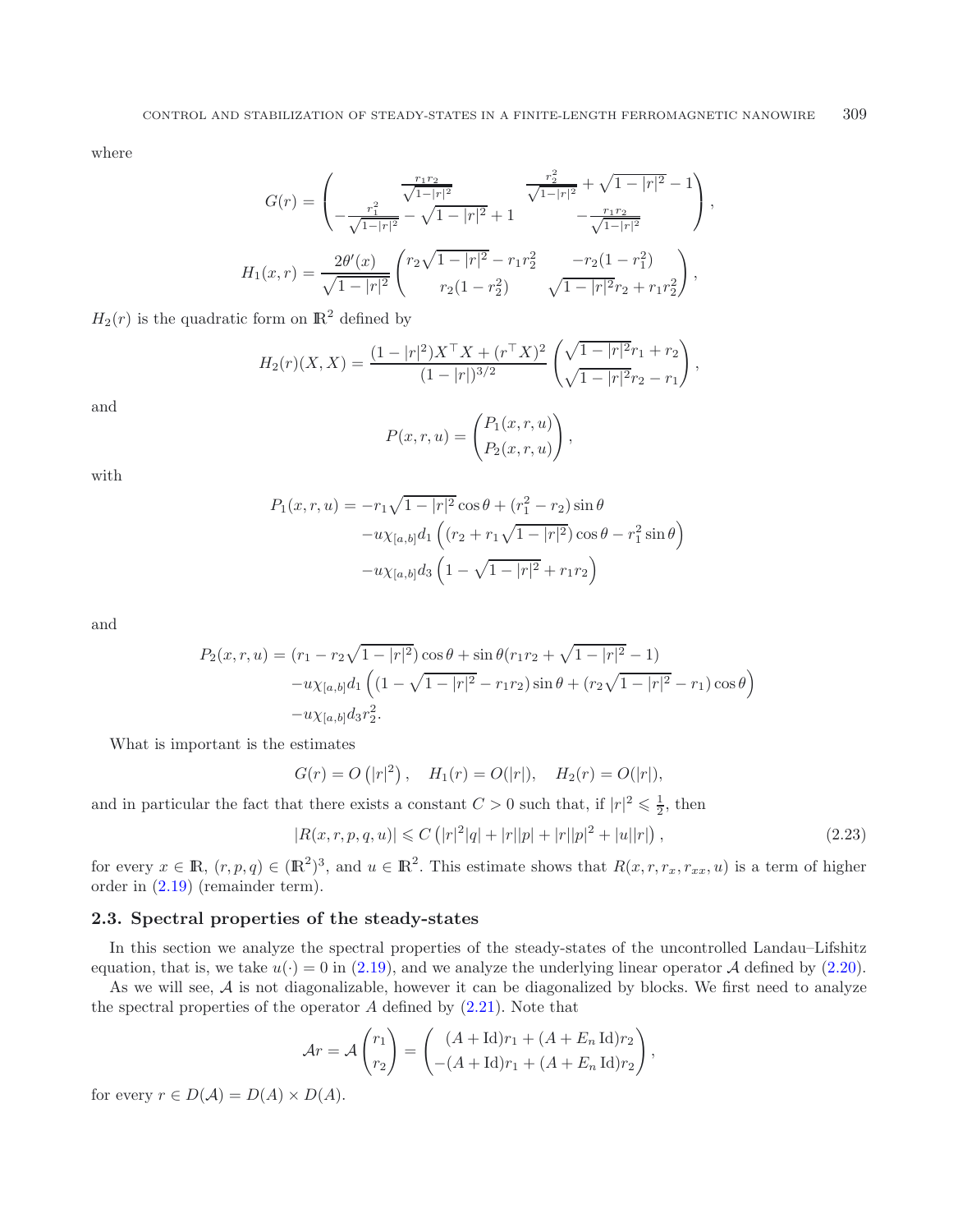Spectral analysis of A. The operator  $A = \partial_{xx}^2 - 2\cos^2\theta$  Id defined on the domain  $D(A) = \{f \in$  $H^2(0,L) | f'(0) = f'(L) = 0$  is clearly self-adjoint in  $L^2(0,L)$ . As a first preliminary remark, we see using an integration by parts that

$$
\langle (A + E_n \operatorname{Id})f, f \rangle_{L^2} = -\|f' - \theta'\operatorname{cotan}\theta f\|_{L^2}^2,
$$

for every  $f \in D(A)$ . Therefore,

 $\langle (A + E_n \mathrm{Id})f, f \rangle_{L^2} \leqslant 0,$ 

which means that the operator  $A + E_n$  Id defined on  $D(A)$  is nonpositive.

As a second preliminary remark, we are able to compute two eigenfunctions of A. Indeed, we have

$$
A \sin \theta = -E_n \sin \theta,
$$

and that

$$
A \cos \theta = -(1 + E_n) \cos \theta.
$$

Note that, if  $E_n = 0$  then  $\theta = \pi/2$  and in that case cos  $\theta$  is not an eigenfunction. Similarly, if  $E_n = 1$  then  $\theta = 0$  or  $\pi$  and in that case sin  $\theta$  is not an eigenfunction. For all other cases, one has  $0 < E_n < 1$ , and we have thus computed two eigenfunctions. Moreover, since  $A + E_n$  Id is nonpositive, it follows that  $-E_n$  is the largest eigenvalue of A, associated with the eigenfunction  $\sin \theta$ .

<span id="page-9-0"></span>**Proposition 2.3.** *There exists a Hilbert basis*  $(e_i)_{i\in\mathbb{N}}$  *of*  $L^2(0,L)$ *, consisting of eigenfunctions of* A*, associated with real eigenvalues*  $\lambda_j$  *that are simple, with* 

$$
-\infty < \cdots < \lambda_j < \cdots < \lambda_1 < \lambda_0 = -E_n,\tag{2.24}
$$

*and*  $\lambda_i \rightarrow -\infty$  *as*  $j \rightarrow +\infty$ *. Moreover,* 

- the largest eigenvalue  $\lambda_0 = -E_n$  is associated with the eigenfunction  $e_0 = \sin \theta$ ;
- *the eigenfunction*  $e_j$  *vanishes exactly j times on*  $(0, L)$ *;*
- *the*  $(n+1)$ *th eigenvalue is*  $\lambda_n = -(1 + E_n)$  *and is associated with the eigenfunction*  $e_n = \cos \theta$ ;
- −1 *is not an eigenvalue of the operator* A*.*

**Remark 2.4.** The fact that −1 is not an eigenvalue of the operator A will play an important role in the sequel (see Sect. [3\)](#page-12-1). It will ensure in particular that our controllability results hold true by using only one single solenoid instead of two or more.

*Proof.* The existence of the Hilbert basis of eigenfunctions follows from the application of the spectral theorem to the compact self-adjoint operator  $f \in L^2(0,L) \mapsto w \in L^2(0,L)$ , where w is the unique solution of

$$
w'' - (2\cos^2\theta + 1)w = f, x \in (0, L)
$$
  

$$
w'(0) = w'(L) = 0.
$$

The simplicity of the eigenvalues of A and the nodal domain property are standard results for Sturm–Liouville operators with Neumann boundary conditions (see for example [\[14,](#page-21-18) [29\]](#page-22-5)). Since  $A \cos \theta = -(1 + E_n) \cos \theta$  and since the function cos  $\theta$  vanishes n times along  $(0, L)$ , we deduce that  $-(1 + E_n)$  is the  $(n + 1)$ th eigenvalue of A.

It remains now to prove that  $-1$  is not an eigenvalue of A. We define the functions  $F_1$  and  $F_{2,\gamma}$  by

$$
F_1(x) = \theta'(x)
$$
 and  $F_{2,\gamma}(x) = \theta'(x) \int_{\gamma}^{x} \frac{dt}{\theta'(t)^2}$ ,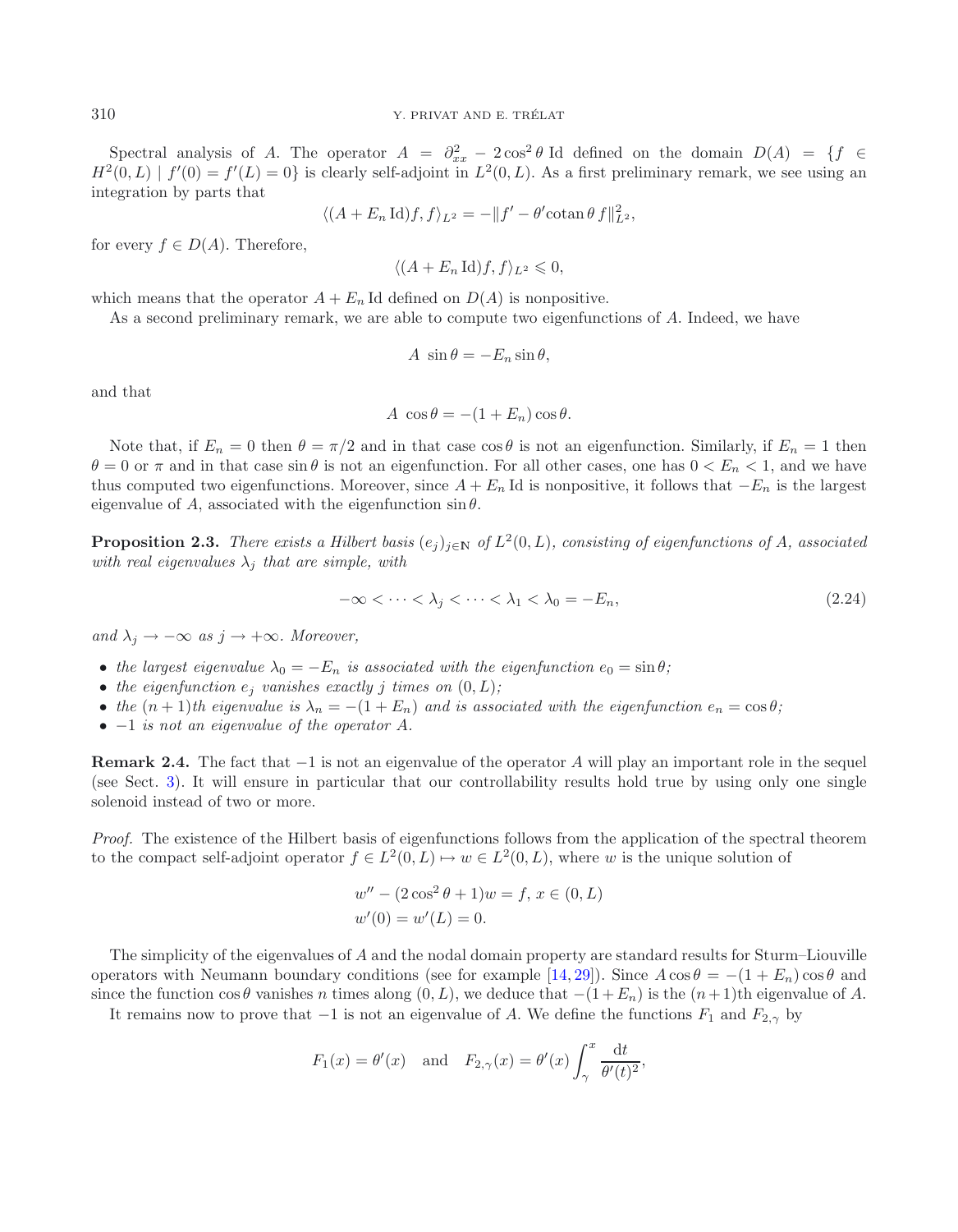where  $\gamma$  denotes any real number that does not belong to the set of zeros of the function  $\theta'$ . Denote by  $x_0$  any zero of the function  $\theta'$ . Notice that, since  $\theta$  satisfies  $(2.4)$ , one has  $\theta^{(3)}(x_0) = 0$ . Using a Taylor expansion with integral rest, it follows that there exist two functions  $\eta_1$  and  $\eta_2$ , respectively smooth in  $(0, L)$  and smooth at  $x_0$ , such that  $\eta_1(x_0) = \eta_2(x_0) = 0$  and

$$
\frac{\theta'(x) = \theta''(x_0)(x - x_0) + (x - x_0)^2 \eta_1(x)}{\theta'(x)^2} = \frac{1}{\theta''(x_0)^2(x - x_0)^2} + \eta_2(x).
$$

Moreover, the function  $\eta_2$  is smooth at  $x_0$  and every point where  $\theta'$  does not vanish. According to the expansions of  $\theta'$  and  $\frac{1}{\theta'^2}$  above, one easily computes

$$
F_{2,\gamma}(x) = -\frac{1}{\theta''(x_0)} + \frac{x - x_0}{\theta''(x_0)(\alpha - x_0)} + \frac{0}{x - x_0}(x - x_0),
$$

showing in particular that

$$
F_{2,\gamma}(x_0) = -\frac{1}{\theta''(x_0)}
$$
 and  $\frac{dF_{2,\gamma}}{dx}(x_0) = \frac{1}{\theta''(x_0)(\alpha - x_0)}$ .

Moreover the space of solutions of the ordinary differential equation

<span id="page-10-0"></span>
$$
w'' - 2\cos^2 \theta w = -w \quad \text{in } (0, L)
$$

is exactly Span $\{F_1, F_{2,\gamma}\}.$  It follows that  $-1$  is an eigenvalue of A if, and only if there exists  $\gamma \in \mathbb{R}$  such that the function  $y: x \mapsto F'_{2,\gamma}(0)F_1(x) - F'_1(0)F_{2,\gamma}(x)$  satisfies  $y'(L) = 0$ . This is equivalent to the condition

$$
\frac{F_1'(0)}{F_1'(L)} = \frac{F_{2,\gamma}'(0)}{F_{2,\gamma}'(L)}.\tag{2.25}
$$

Noting that  $\frac{F'_1(0)}{F'_1(L)} = \frac{\theta''(0)}{\theta''(L)}$  and  $\frac{F'_{2,\gamma}(0)}{F'_{2,\gamma}(L)} = \frac{\gamma - L}{\gamma}$  $\frac{\theta''(L)}{\theta''(0)}$  according to the previous computations, and using that  $\theta''(0)^2 = \theta''(L)^2$ , the condition  $(2.25)$  rewrites  $\frac{\gamma - L}{\gamma} = 1$ , which is not satisfied. The conclusion follows.

Hence, at this step, we have the following array, summarizing the spectral properties of  $A$ :

$$
Ae_0 = \lambda_0 e_0, \t e_0 = \sin \theta, \t \lambda_0 = -E_n
$$
  
\n
$$
\vdots \t \vdots \t \vdots \t \vdots
$$
  
\n
$$
Ae_n = \lambda_n e_n, \t e_n = \cos \theta, \t \lambda_n = -1 - E_n
$$
  
\n
$$
\vdots \t \vdots \t \vdots
$$
  
\n
$$
Ae_j = \lambda_j e_j,
$$
  
\n
$$
\vdots \t \t \vdots
$$
  
\n
$$
-\infty
$$

Let us now perform the spectral analysis of the operator  $A$  defined by  $(2.20)$ . Spectral analysis of A. For every  $r = \begin{pmatrix} r_1 \\ r_2 \end{pmatrix}$  $r_2$  $\Big\} \in D(\mathcal{A}) = D(\mathcal{A}) \times D(\mathcal{A}),$  one has, from Proposition [2.3,](#page-9-0)

$$
r_1 = \sum_{j=0}^{+\infty} r_{1j} e_j, \quad r_2 = \sum_{k=0}^{+\infty} r_{2k} e_k.
$$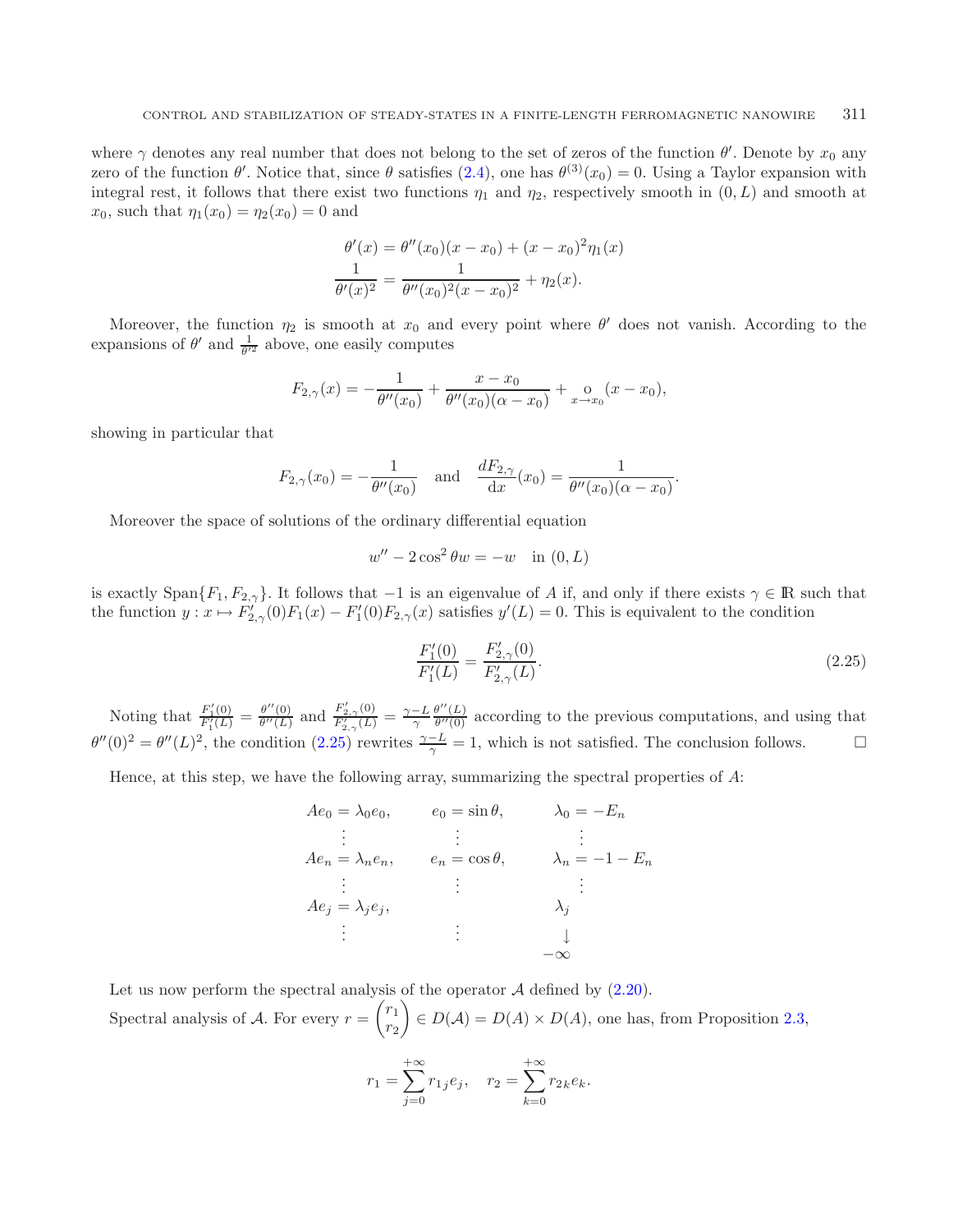Hence

$$
r = \begin{pmatrix} +\infty \\ \sum_{j=0}^{+\infty} r_{1j} e_j \\ +\infty \\ \sum_{k=0}^{+\infty} r_{2k} e_k \end{pmatrix} = \sum_{j=0}^{+\infty} r_{1j} \begin{pmatrix} e_j \\ 0 \end{pmatrix} + \sum_{k=0}^{+\infty} r_{2k} \begin{pmatrix} 0 \\ e_k \end{pmatrix} = \sum_{j=0}^{+\infty} r_j \tilde{e}_j
$$

where  $(\tilde{e}_j)_{j\in\mathbb{N}}$  is the orthonormal basis of  $L^2(0, L; \mathbb{R}^2)$  built from the orthonormal basis  $(e_j)_{j\in\mathbb{N}}$  of  $L^2(0, L)$  by the usual diagonal procedure used to establish the countability of  $\mathbb{N}^2$ , that is:

$$
\tilde{e}_{2j} = \begin{pmatrix} e_j \\ 0 \end{pmatrix}, \quad \tilde{e}_{2j+1} = \begin{pmatrix} 0 \\ e_j \end{pmatrix},
$$

for every  $j \in \mathbb{N}$ . Here, we have set

$$
r_j = \langle r, \tilde{e}_j \rangle_{L^2(0,L;\mathbb{R}^2)},
$$

for every  $j \in \mathbb{N}$ . It can be noted that

$$
\begin{aligned}\nr_{2j} &= \langle r, \tilde{e}_{2j} \rangle_{L^2(0, L; \mathbb{R}^2)} = \langle r_1, e_j \rangle_{L^2(0, L)} = r_{1j}, \\
r_{2j+1} &= \langle r, \tilde{e}_{2j+1} \rangle_{L^2(0, L; \mathbb{R}^2)} = \langle r_2, e_j \rangle_{L^2(0, L)} = r_{2j},\n\end{aligned}
$$

for every  $j \in \mathbb{N}$ . Moreover, we have

<span id="page-11-0"></span>
$$
\tilde{\mathcal{A}}\tilde{e}_{2j} = \begin{pmatrix} (A + \text{Id}) A + E_n \text{Id} \\ -(A + \text{Id}) A + E_n \text{Id} \end{pmatrix} \begin{pmatrix} e_j \\ 0 \end{pmatrix} = \begin{pmatrix} (\lambda_j + 1)e_j \\ -(\lambda_j + 1)e_j \end{pmatrix} = (\lambda_j + 1)\tilde{e}_{2j} - (\lambda_j + 1)\tilde{e}_{2j+1},
$$

and

$$
\mathcal{A}\tilde{e}_{2j+1} = \begin{pmatrix} (A + \text{Id}) A + E_n \text{Id} \\ -(A + \text{Id}) A + E_n \text{Id} \end{pmatrix} \begin{pmatrix} 0 \\ e_j \end{pmatrix} = \begin{pmatrix} (\lambda_j + E_n)e_j \\ (\lambda_j + E_n)e_j \end{pmatrix} = (\lambda_j + E_n)\tilde{e}_{2j} + (\lambda_j + E_n)\tilde{e}_{2j+1},
$$

for every  $j \in \mathbb{N}$ . In other words, the operator A restricted to the two-dimensional space  $\text{Span}(\tilde{e}_{2j}, \tilde{e}_{2j+1})$  is represented by the  $2 \times 2$  matrix

$$
A_j = \begin{pmatrix} \lambda_j + 1 & \lambda_j + E_n \\ -(\lambda_j + 1) & \lambda_j + E_n \end{pmatrix}
$$
 (2.26)

<span id="page-11-1"></span>in the basis  $(\tilde{e}_{2j}, \tilde{e}_{2j+1}).$ 

We have thus obtained the following corollary.

**Corollary 2.5.** *The operator* A *is diagonalizable in*  $2 \times 2$  *blocks. More precisely in the orthonormal basis*  $(\tilde{e}_j)_{j \in \mathbb{N}}$ *the operator* A *is represented by the infinite-dimensional matrix*

$$
\begin{pmatrix}\nA_0 & 0 & \cdots & & & \\
0 & A_1 & \ddots & & & \\
0 & 0 & \ddots & & & \\
\vdots & & \ddots & A_j & & \\
& & & & \ddots\n\end{pmatrix}
$$

*which is diagonal by*  $2 \times 2$  *blocks*  $A_j$ *, where*  $A_j$  *is defined by* [\(2.26\)](#page-11-0)*.* 

<span id="page-11-2"></span>Hence, in order to analyze the local stability of the steady-state  $M_0$  it suffices to analyze the spectrum of  $A_j$ . We have the following immediate lemma.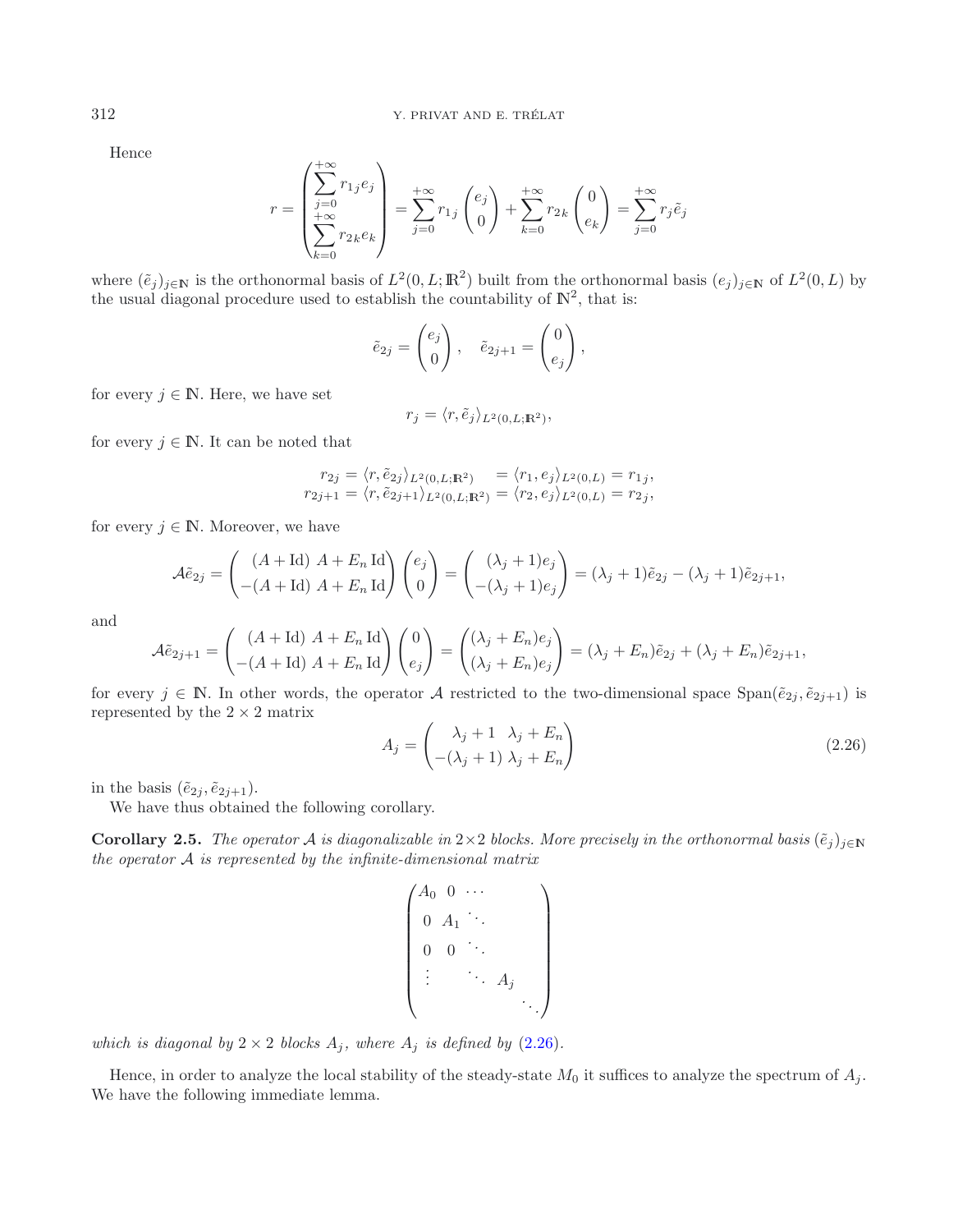**Lemma 2.6.** *The matrix*  $A_i$  *is Hurwitz if and only if*  $\lambda_i < -1$ *.* 

Recall that a matrix is said to be Hurwitz if all its eigenvalues have a negative real part.

Since  $\lambda_0 = -E_n$  and  $\lambda_j < -1$  for every  $j \geq n$ , the following result follows (note here the importance of the fact that  $-1$  is not an eigenvalues of A, since the value  $-1$  is a pivot value in the stability properties).

**Corollary 2.7.** *Only the two trivial steady-states* [\(2.2\)](#page-4-0) *are stable. Any other steady-state* [\(2.3\)](#page-4-1) *is unstable for the uncontrolled Landau–Lifschitz equation*  $(1.6)$  *(that is, with*  $u = 0$ *). More precisely, in the spectral expansion of Corollary [2.5,](#page-11-1) at most the* 2n *first equations are unstable and all others are locally asymptotically stable.*

<span id="page-12-1"></span>**Remark 2.8.** Actually the two trivial steady-states [\(2.2\)](#page-4-0) are even globally stable since they make vanish the energy defined by  $(1.2)$ , which besides is nonincreasing according to  $(1.3)$ .

# <span id="page-12-4"></span>3. CONTROL AND STABILIZATION RESULTS

### <span id="page-12-2"></span><span id="page-12-0"></span>**3.1. The main results**

**Theorem 3.1.** *If*  $d_3 \neq 0$  *then every steady-state is locally exponentially stabilizable in*  $H^1$  *topology, for all values of*  $0 \le a \le b \le L$  *but a finite number of choices, by means of feedback controls that can be designed by usual pole-shifting from a finite-dimensional linear control system.*

*More precisely, let*  $a \in (0, L)$  *arbitrary and let*  $\vec{d} = (d_1, d_2, d_3)^T \in \mathbb{R}^3$  *be such that*  $d_3 \neq 0$ *. There exists a finite discrete set*  $\mathcal{Z} \subset (0, L)$  *such that, for every* b *in*  $(0, L) \setminus \mathcal{Z}$  *such that*  $a < b$ *, there exist a neighborhood* W  $\sigma$ *f*  $\bar{m}$  *in*  $H^1(0, L; \mathbb{R}^3)$  *and a smooth feedback control function* u *such that every solution*  $m^{\delta}$  *of* [\(1.6\)](#page-3-2) *associated with this control, with initial condition in* W, converges exponentially to  $\bar{m}$  in  $H^1$  topology.

The strategy of the proof is the following. We consider the linearization of  $(1.6)$  around a steady-state, which is given by  $(2.19)$ . Using the spectral decomposition of  $(2.19)$  into an infinite number of two-dimensional systems, we isolate the n first  $(2\times2$  blocks) modes, which are known to contain all unstable modes, whereas all other ones are naturally stable. On the finite-dimensional linear control system containing all unstable modes, we verify that, under a generic condition on the lengths of the solenoid, the Kalman condition holds true. Then using the pole-shifting theorem we design an explicit feedback control stabilizing exponentially this finite-dimensional system, as well as an explicit Lyapunov function. Finally, we prove that this control stabilizes exponentially as well the whole infinite-dimensional system, by constructing an appropriate Lyapunov function. Note that this last part is nontrivial since the feedback controls built on the finite-dimensional subsystem could destabilize some stable modes of the other infinite-dimensional part (also, the remainder terms have to be taken into account), and the design of an appropriate Lyapunov function requires some care.

**Remark 3.2.** It can be noted that, with a little additional effort in the proof, one can establish a stabilization result in any topology  $H^s$  with  $s > 1$ .

<span id="page-12-3"></span>**Remark 3.3.** It can be noticed that the feedback control u exhibited in the proof of Theorem [3.1](#page-12-2) does not require the knowledge of the complete solution  $(t, x) \mapsto m(t, x)$  of the system [\(1.6\)](#page-3-2), but only the knowledge of a finite number of integral quantities of the kind  $\int_a^b m(t, x)e_j(x) dx$ , where  $(e_j)_{j\in\mathbb{N}}$  denotes the Hilbert basis introduced in Proposition [2.3.](#page-9-0) This is physically more relevant, and the quantities that have to be measured are moments of the magnetization field.

**Remark 3.4** (on the robustness of the control)**.** As noted in Remark [3.3,](#page-12-3) the control law we exhibit in the proof of Theorem [3.1](#page-12-2) is constructed from the knowledge of several integral quantities. Practically speaking, these quantities are evaluated with the help of measurements which may be noised. However, since the strategy employed here is based on the use of a Lyapunov function, it is actually robust. Moreover, the number of critical values of the real number b for which the conclusion of this theorem does not hold true anymore is finite. It allows to claim that the sensitivity of the control method presented in the proof of Theorem [3.1](#page-12-2) with respect to all the parameters is minimal.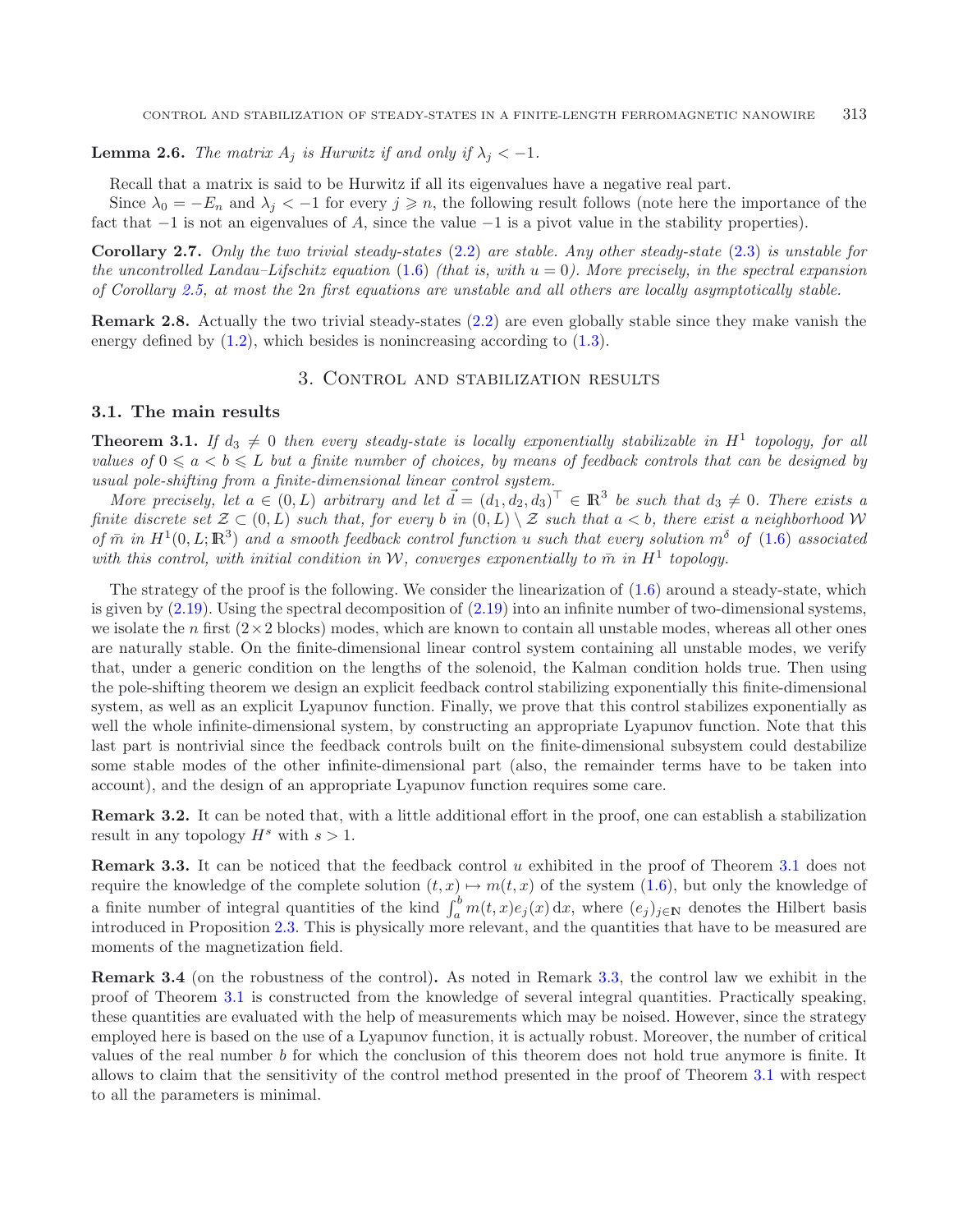#### <span id="page-13-0"></span>314 Y. PRIVAT AND E. TRÉLAT

**Remark 3.5.** It is important to stress that our result (asymptotic stabilization with a linear feedback) cannot be established with a solenoid whose axis is parallel to the nanowire (that is, with  $d_3 = 0$ ). We will indeed prove further that the Kalman condition is then never satisfied for the unstable finite-dimensional part of the system.

In [\[8\]](#page-21-12) the authors consider the particular steady-state  $M_0$  with  $n = 1$  (that is, with  $\theta$  making half a period in the phase portrait), with  $a = 0$ ,  $b = L$  and  $d_3 = 0$ , that is, with a coil rolling around the whole nanowire and having the same axis. They provide an explicit linear feedback control such that the closed-loop system is stable (but not asymptotically stable). More precisely, all local variables of the system around the steady-state converge locally exponentially, except the variable  $\omega$  describing the rotation of the magnetization vector, which is stable only.

For  $n > 1$  and  $d_3 = 0$  it is not possible to stabilize asymptotically a nontrivial steady-state with a linear feedback (since the Kalman condition is not satisfied) but the question is open to stabilize it with a nonlinear one, or to design a linear feedback making the closed-loop system stable as in [\[8](#page-21-12)].

<span id="page-13-1"></span>The next result shows that it is always possible to steer the system from a steady-state to any other one, provided that *they have the same level of energy*  $\theta'^2 + \cos^2 \theta = E_n$ .

**Theorem 3.6.** *Under the generic assumptions of Theorem [3.1,](#page-12-2) given two steady-states*

$$
\bar{m}^{1}(x) = \begin{pmatrix} \cos \theta(x) \\ \cos \omega_{1} \sin \theta(x) \\ \sin \omega_{1} \sin \theta(x) \end{pmatrix}, \qquad \bar{m}^{2}(x) = \begin{pmatrix} \cos \theta(x) \\ \cos \omega_{2} \sin \theta(x) \\ \sin \omega_{2} \sin \theta(x) \end{pmatrix},
$$

*with*  $\omega_1 \in \mathbb{R}$ ,  $\omega_2 \in \mathbb{R}$ , for every  $\varepsilon > 0$  there exist a time  $T > 0$  and a controls  $u \in L^2(0,T)$  such that every *solution* m *of* [\(1.6\)](#page-3-2) *satisfying*

$$
||m(0, \cdot) - \bar{m}^1||_{H^1(0, L; \mathbb{R}^3)} \leq \varepsilon,
$$

*satisfies at time* T

$$
||m(T,\cdot)-\bar{m}^2||_{H^1(0,L;\mathbb{R}^3)} \leqslant \varepsilon.
$$

*Moreover this can be done with an explicit smooth feedback control that is built from a finite-dimensional linear control system.*

The strategy of the proof consists in stabilizing the system along a path of steady-states joining  $\bar{m}^1$  and  $\bar{m}^2$ . Such a path exists whenever the two steady-states have the same level of energy. This strategy is inspired by [\[11](#page-21-19), [12\]](#page-21-20) where it has been used in order to control semilinear heat and wave equations to steady-states.

Note that, of course, the approximate controllability result (in large time) claimed in Theorem [3.6](#page-13-1) follows by using repeatedly Theorem [3.1,](#page-12-2) by jumping from one neighborhood to the other along a path of steady-states. The strategy that we propose is however more direct and effective and consists of stabilizing a slowly-varying in time finite-dimensional linear control system.

An interesting open question is to know whether or not it is possible to steer the system from a steady-state to any other one, not necessarily having the same level of energy. The question is probably difficult and does not seem to be solvable with the above strategy, due to the fact that there does not seem to exist any path of generalized steady-states (that is, steady-states with nonzero constant controls) joining  $\bar{m}^1$  and  $\bar{m}^2$ .

Another interesting issue is to determine, whenever it exists, the location of the solenoid used as control ensuring optimal controllability properties.

### **3.2. Proof of the results**

Let us first prove Theorem [3.1.](#page-12-2) Our objective is to design an explicit feedback control locally stabilizing the system  $(1.4)$  around a given steady-state  $(2.3)$  (note that the trivial steady-states  $(2.2)$  are stable so there is nothing to do).

We follow the steps described in the above strategy.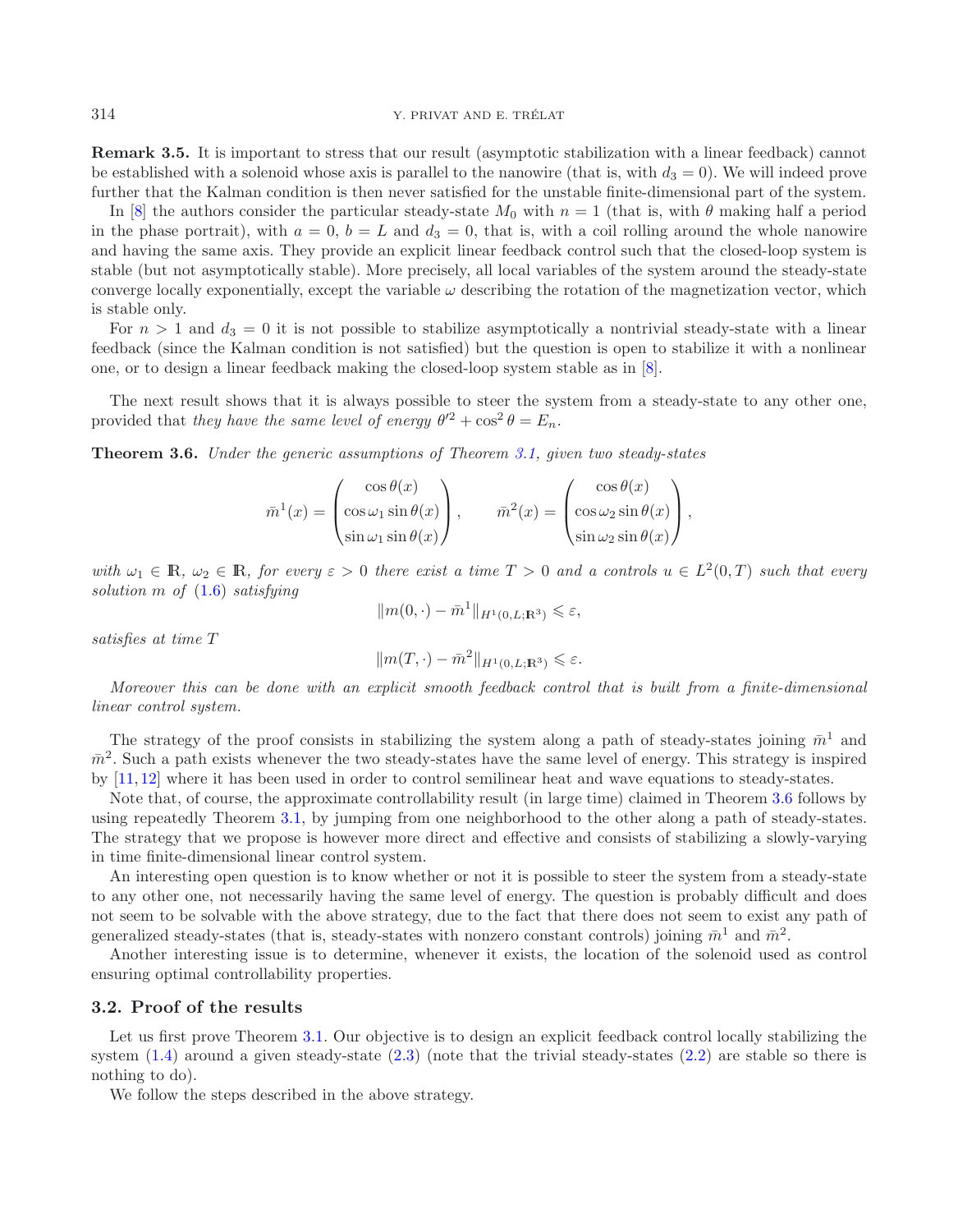<span id="page-14-0"></span>Consider a steady-state, assumed to be  $M_0$  without loss of generality, as in Section [2.2.](#page-7-3) Then, locally around  $M_0$ , every solution m can be written as [\(2.18\)](#page-7-4) in the frame  $(M_0, M_1, M_2)$ , and the Landau–Lifshitz equation is then locally equivalent to [\(2.19\)](#page-7-0).

Linearized system and spectral expansions. First of all, we consider the linearized system around  $M_0$ , that is [\(2.19\)](#page-7-0) without the remainder term  $R(x, r, r_x, r_{xx}, u)$ , which is

<span id="page-14-2"></span><span id="page-14-1"></span>
$$
\frac{\partial r}{\partial t} = \mathcal{A}r + Bu,\tag{3.1}
$$

with  $A$  defined by  $(2.20)$  and  $B$  defined by  $(2.22)$ . Using the spectral expansions developed in Section [2.3,](#page-8-0) and following in particular the analysis made to derive Corollary [2.5,](#page-11-1) this system is equivalent to the series of linear autonomous control systems

$$
\frac{\mathrm{d}}{\mathrm{d}t} \begin{pmatrix} r_{1j}(t) \\ r_{2j}(t) \end{pmatrix} = A_k \begin{pmatrix} r_{1j}(t) \\ r_{2j}(t) \end{pmatrix} + B_j u(t), \qquad k \in \mathbb{N} \tag{3.2}
$$

(note that  $r_{1i}(t) = r_{2i}(t)$  and  $r_{2i}(t) = r_{2i+1}(t)$ ), with

$$
A_j = \begin{pmatrix} \lambda_j + 1 & \lambda_j + E_n \\ -(\lambda_j + 1) & \lambda_j + E_n \end{pmatrix}, \qquad B_j = \begin{pmatrix} \int_a^b (d_3 - d_1 \sin \theta(x)) e_j(x) dx \\ \int_a^b (d_3 + d_1 \sin \theta(x)) e_j(x) dx \end{pmatrix}.
$$

As explained above, we first focus on the  $n$  first systems of  $(3.2)$ , which contain all unstable modes according to Corollary [2.7,](#page-12-4) and which can be written as the finite-dimensional linear autonomous control system in  $\mathbb{R}^{2n}$ 

$$
\dot{r}_{un}(t) = A_{un}r_{un}(t) + B_{un}u(t),
$$
\n(3.3)

with

$$
r_{un}(t) = \begin{pmatrix} r_{10}(t) \\ r_{20}(t) \\ \vdots \\ r_{1n-1}(t) \\ r_{2n-1}(t) \end{pmatrix} = \begin{pmatrix} r_{0}(t) \\ r_{1}(t) \\ \vdots \\ r_{2n-2}(t) \\ r_{2n-1}(t) \end{pmatrix},
$$

and

$$
A_{un} = \begin{pmatrix} A_0 & 0 & \cdots & 0 \\ 0 & A_1 & \ddots & \vdots \\ \vdots & \ddots & \ddots & 0 \\ 0 & \cdots & 0 & A_{n-1} \end{pmatrix} \text{ and } B_{un} = \begin{pmatrix} B_0 \\ B_1 \\ \vdots \\ B_{n-1} \end{pmatrix}.
$$
 (3.4)

This is the first, finite-dimensional part, of the complete system [\(3.2\)](#page-14-0), whereas the second (infinitedimensional) part of it, containing only stable modes, is written as

$$
\dot{r}_{st}(t) = A_{st}r_{st}(t) + B_{st}u(t),\tag{3.5}
$$

with

$$
r_{st}(t) = \begin{pmatrix} r_{1n}(t) \\ r_{2n}(t) \\ \vdots \\ r_{1j}(t) \\ r_{2j}(t) \\ \vdots \end{pmatrix} = \begin{pmatrix} r_{2n}(t) \\ r_{2n+1}(t) \\ \vdots \\ r_{2j}(t) \\ r_{2j+1}(t) \\ \vdots \end{pmatrix}
$$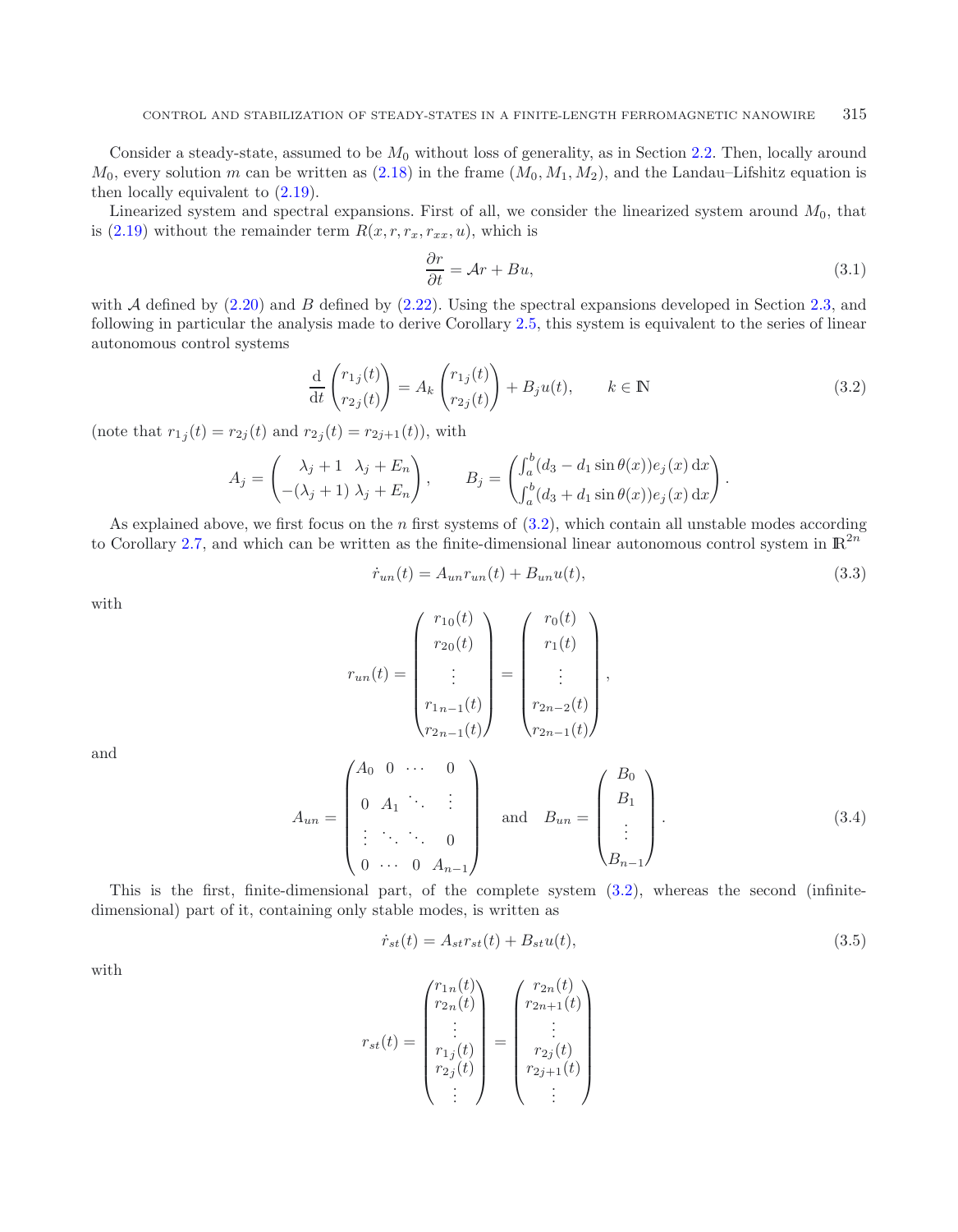and

$$
A_{st} = \begin{pmatrix} A_n & 0 & \cdots \\ 0 & \ddots & 0 \\ \vdots & 0 & A_j & \cdots \\ & & \ddots & \cdots \end{pmatrix} \quad \text{and} \quad B_{st} = \begin{pmatrix} B_n \\ \vdots \\ B_j \\ \vdots \end{pmatrix} . \tag{3.6}
$$

Note that

$$
r_{un}(t) = \sum_{j=0}^{2n-1} r_j(t)\tilde{e}_j, \qquad r_{st}(t) = \sum_{j=2n}^{+\infty} r_j(t)\tilde{e}_j.
$$

<span id="page-15-0"></span>Stabilization of the unstable finite-dimensional part. Let us analyze the finite-dimensional linear autonomous control system [\(3.3\)](#page-14-1).

**Lemma 3.7.** *Let*  $a \in (0, L)$ *. Assume that*  $d_3 \neq 0$ *. There exists a finite discrete set*  $\mathcal{Z} \subset (0, L)$  *such that, for every* b in  $(0, L) \setminus \mathcal{Z}$  *such that*  $a < b$ , the pair  $(A_{un}, B_{un})$  *satisfies the Kalman condition, that is,* 

$$
rank(B_{un}, A_{un}B_{un}, \dots, A_{un}^{2n-1}B_{un}) = 2n.
$$

*Proof.* Let us diagonalize  $A_{un}$  in  $\mathbb C$  by writing  $A_{un} = QDQ^{-1}$  with Q an invertible complex matrix of size 2n and D a diagonal matrix of size 2n whose diagonal is  $(\mu_0, \nu_0, \ldots, \mu_{n-1}, \nu_{n-1})$ , where the pair  $(\mu_i, \nu_i)$  is the spectrum of  $A_j$  for every j. In other words,  $\mu_j$  and  $\nu_j$  are the two roots of the polynomial

$$
\pi_{A_j}(X) = X^2 - \tau_j X + \delta_j,
$$

where  $\tau_j = 2\lambda_j + 1 + E_n$  and  $\delta_j = 2(\lambda_j + 1)(\lambda_j + E_n)$ . In particular, since  $\lambda_0 = -E_n$ , we have  $\mu_0 = 0$ ,  $\nu_0 = 1 - E_n$ . Noting that

rank 
$$
(B_{un}, A_{un}B_{un},..., A_{un}^{2n-1}B_{xun})
$$
  
= rank  $(Q^{-1}B_{un}, DQ^{-1}B_{un},..., D^{2n-1}B_{un})$ ,

and setting

$$
Q^{-1}B_{un} = \begin{pmatrix} \beta_1 \\ \vdots \\ \beta_{2n} \end{pmatrix},
$$

we easily compute

rank 
$$
(B_{un}, A_{un}B_{un},..., A_{un}^{2n-1}B_{un})
$$
 = rank  $\begin{pmatrix} \beta_1 & 0 & \cdots & 0 \\ \vdots & M_{\beta} & \end{pmatrix}$   
\n= rank  $\begin{pmatrix} \beta_1 & 0 & \cdots & 0 \\ \beta_2 & \nu_0\beta_2 & \cdots & \nu_0^{2n-1}\beta_2 \\ \beta_3 & \mu_1\beta_3 & \cdots & \mu_1^{2n-1}\beta_3 \\ \vdots & \vdots & \vdots & \vdots \\ \beta_{2n-1} & \mu_{n-1}\beta_{2n-1} & \cdots & \mu_{n-1}^{2n-1}\beta_{2n-1} \\ \beta_{2n} & \nu_{n-1}\beta_{2n} & \cdots & \nu_{n-1}^{2n-1}\beta_{2n} \end{pmatrix}$ .

Identifying Vandermonde matrices inside the above matrix, we infer that this rank is equal to 2n if and only if the following three conditions are satisfied:

**C1.**  $\nu_0, \mu_1, \nu_1, \mu_2, \nu_2, \ldots, \mu_{n-2}, \nu_{n-2}, \mu_{n-1}, \nu_{n-1}$  are all distinct;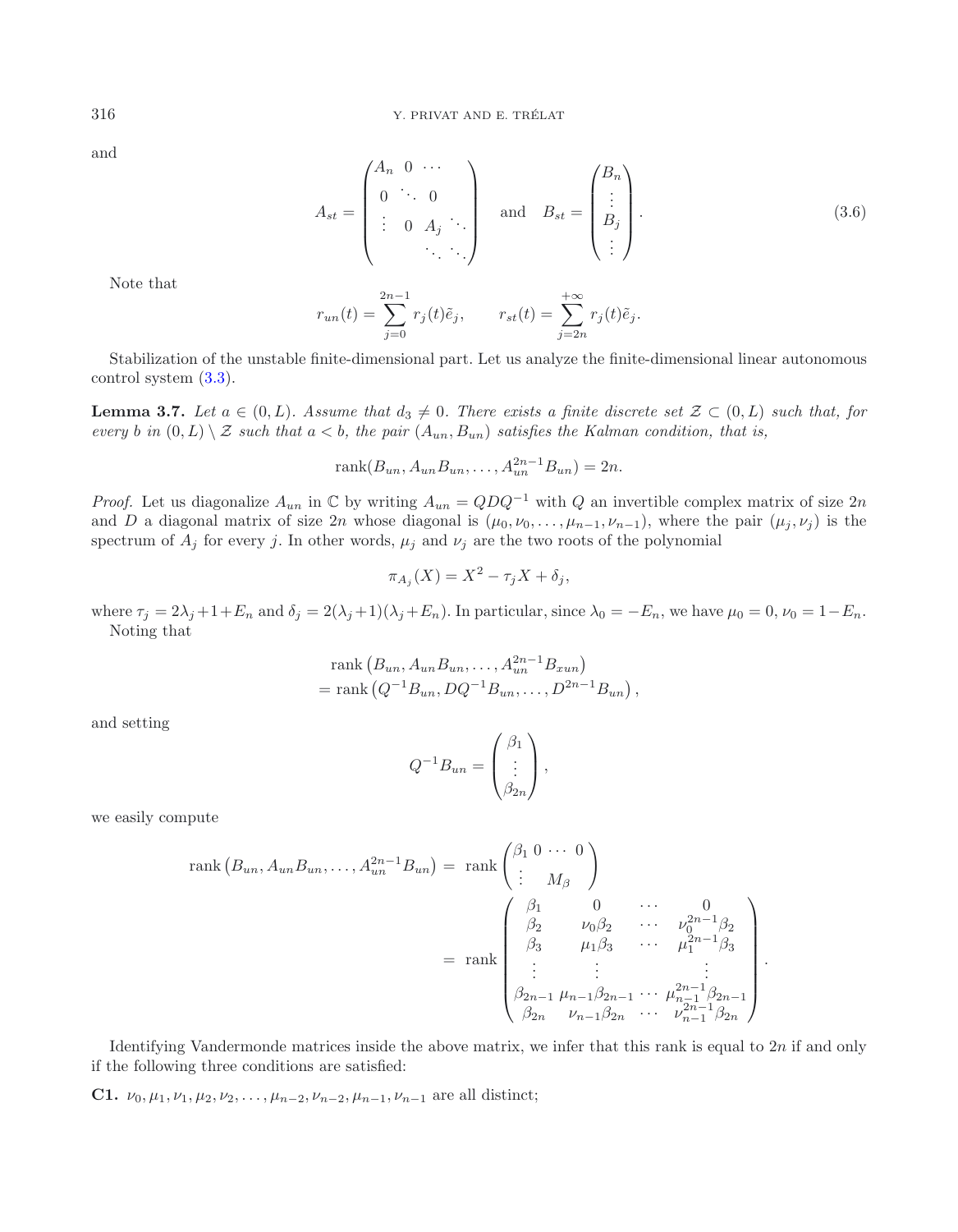**C2.**  $\beta_k \neq 0$  for every  $k \in \{2, ..., 2n\};$ **C3.**  $\beta_1 \neq 0$ .

The end of the proof is devoted to prove that **C1**, **C2** and **C3** hold under the generic assumptions announced in the statement of the lemma.

Condition **C1**. Fix  $j \in \{0, \dots, n-1\}$  and recall that  $\lambda_j \in (-1, 0)$ . Let us first prove that the roots of the polynomial  $\pi_{A_i}$  are distinct. It is easy to establish that

$$
\sup_{x \in [-1,0]} (x^2 + (E_n + 1)x - (E_n - 1)^2) \leqslant -(E_n - 1)^2,
$$

and therefore the equation  $\lambda_i^2 + (1 + E_n)\lambda_j - (E_n - 1)^2 = 0$  cannot hold. In other words, the equation  $\text{tr}(A_j)^2 =$  $4 \det(A_i)^2$  cannot hold.

It remains to prove that the roots of the polynomials  $\pi_{A_k}$  are all pairwise distinct for  $k \in \{1, \dots, n-1\}$ . To prove that fact, we consider the resultant<sup>[4](#page-16-0)</sup> Res $(\pi_{A_i}, \pi_{A_k})$  of  $\pi_{A_i}$  and  $\pi_{A_k}$ . We compute

$$
\operatorname{Res}(\pi_{\mathcal{A}_j}, \pi_{\mathcal{A}_k}) = \det \begin{pmatrix} 1 & 0 & 1 & 0 \\ -\tau_k & 1 & -\tau_j & 1 \\ \delta_k & -\tau_k & \delta_j & -\tau_j \\ 0 & \delta_k & 0 & \delta_j \end{pmatrix} = 2(\lambda_j - \lambda_k)^2(\delta_j + \delta_k),
$$

and hence  $\text{Res}(\pi_{\mathcal{A}_i}, \pi_{\mathcal{A}_k}) \neq 0$  for all  $j, k \in \{1, \cdots, n-1\}$ . Hence **C1** is true.

Condition **C2**. We compute explicitly

$$
Q^{-1} = \begin{pmatrix} Q_0^{-1} & 0 \\ & \ddots & \\ 0 & Q_{n-1}^{-1} \end{pmatrix},
$$

where

$$
Q_0^{-1} = \frac{1}{1 - E_n} \begin{pmatrix} 1 & 1 \\ -1 & 0 \end{pmatrix}
$$

and

<span id="page-16-1"></span>
$$
Q_k^{-1} = -\frac{1}{(\lambda_k + E_n)(\nu_k - \mu_k)} \begin{pmatrix} \lambda_k - \nu_k & -(\lambda_k + E_n) \\ \mu_k - (\lambda_k + 1) & \lambda_k + E_n \end{pmatrix}
$$

for every  $k \in \{1, \dots, n-1\}$ . Now, the condition **C2** is not satisfied if and only if

$$
\prod_{i=2}^{2n} \beta_i = 0.
$$

<span id="page-16-0"></span>This equation yields an analytic constraint equation in b. Since the set of zeros of an analytic function over a compact interval is finite, we infer that, for all values of b such that  $a < b$  but maybe a finite number of them, the condition **C2** is satisfied.

Condition **C3**. Easy computations show that

$$
\beta_1 = \frac{2d_3}{1 - E_n} \int_a^b e_1(x) \, dx,\tag{3.7}
$$

As previously, the quantity  $\int_a^b e_1(x) dx$  do not vanish except maybe for a finite number of values of b and then the condition **C3** is satisfied.

This finishes the proof of the lemma.  $\Box$ 

<sup>4</sup>Recall that the resultant of two polynomials is a polynomial expression of their coefficients, which is equal to zero if and only if the polynomials have a common root.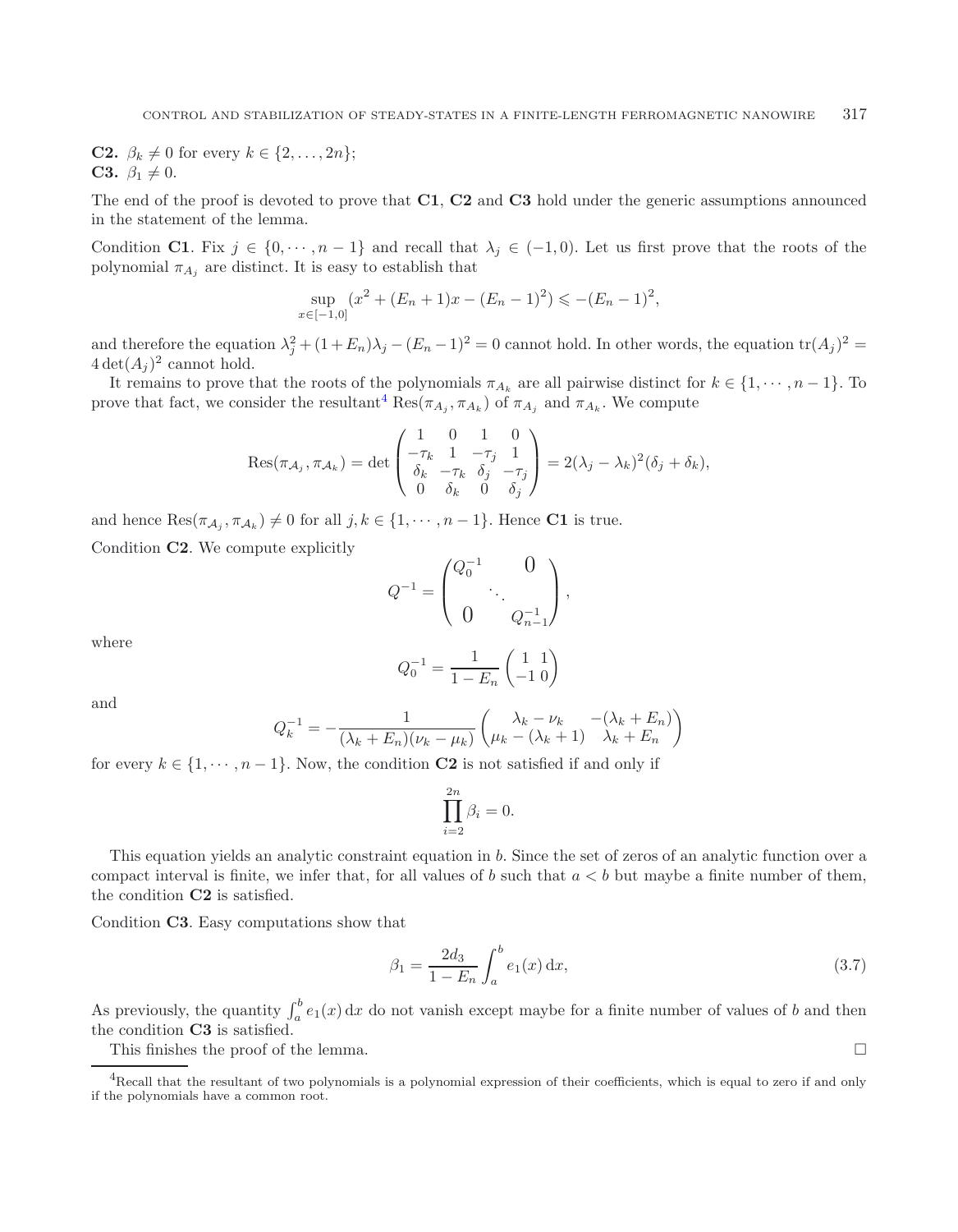**Remark 3.8.** The formula [\(3.7\)](#page-16-1) shows that, if the axis of the solenoid is parallel to the nanowire, that is, if  $d_3 = 0$ , then  $\beta_1 = 0$ . Then the Kalman condition is never satisfied in this case. This justifies the contents of Remark [3.5.](#page-13-0)

**Remark 3.9.** Let us stress once again the importance of the fact that −1 is not an eigenvalue of A (see Prop. [2.3\)](#page-9-0). Indeed if −1 were to be an eigenvalue, then the conclusion of Lemma [3.7](#page-15-0) would not hold true anymore since the first and last rows of the Kalman matrix

<span id="page-17-4"></span><span id="page-17-0"></span>
$$
(B_{un}, A_{un}B_{un}, \ldots, A_{un}^{2n-1}B_{un})
$$

would be collinear. In such a case, it would have been necessary to have two solenoids (and hence two controls) instead of a single one in order to perform the same analysis and to get the same kinds of results.

<span id="page-17-1"></span>Since the control system [\(3.3\)](#page-14-1) satisfies the Kalman condition, we get the following corollary, as a consequence of the pole-shifting theorem (see, *e.g.*, [\[18,](#page-21-21) [26\]](#page-22-6)).

**Corollary 3.10.** In the conditions of Lemma [3.7,](#page-15-0) there exists a  $2 \times 2n$  matrix K such that the matrix  $M =$ Aun + BunK *is Hurwitz, and there exists a symmetric positive definite matrix* P *of size* 2n *such that*

$$
P^{\top}M + MP = -I_{2n}.\tag{3.8}
$$

In particular this means that the feedback control

$$
u(t) = Kr_{un}(t) \tag{3.9}
$$

stabilizes the finite-dimensional control system [\(3.3\)](#page-14-1). Moreover, the functional

$$
V_{un}(r_{un}) = \frac{1}{2}r_{un}^{\top} P r_{un}
$$

is a Lyapunov function for the closed-loop system

$$
\dot{r}_{un}(t) = (A_{un} + B_{un}K)r_{un}(t).
$$

Stabilization of the whole system. Let us prove that the feedback [\(3.9\)](#page-17-0) stabilizes locally the whole infinitedimensional system  $(2.19)$  with the remainder term R.

<span id="page-17-3"></span><span id="page-17-2"></span>Using the notations introduced previously,  $r_{un}$  and  $r_{st}$  are solutions of the infinite-dimensional system

$$
\dot{r}_{un} = (A_{un} + B_{un}K)r_{un} + R_1(x, r, r_x, r_{xx}, u), \n\dot{r}_{st} = A_{st}r_{st} + B_{st}Kr_{un} + R_2(x, r, r_x, r_{xx}, u),
$$
\n(3.10)

where

$$
R = \begin{pmatrix} R_1 \\ R_2 \end{pmatrix}.
$$

In order to prove the local asymptotic stability of this system yielding the desired stability property in  $H<sup>1</sup>$ topology, we are going to design an appropriate Lyapunov function.

First of all, since the  $2 \times 2$  matrix  $A_j$  are Hurwitz for every  $j \geq n$  (see Lem. [2.6\)](#page-11-2), and therefore, as in Corollary [3.10,](#page-17-1) it follows from the well-known Lyapunov lemma that there exists a symmetric positive definite matrix  $Q_j$  of size 2 such that

$$
A_j^\top Q_j + Q_j A_j = \lambda_j I_2. \tag{3.11}
$$

Note the important fact that  $\lambda_j$  appears at the right-hand side of [\(3.11\)](#page-17-2), with  $\lambda_j \to -\infty$  as j tends to  $+\infty$ . The term  $\lambda_j$  is a weight that will be important to get the stability property in  $H^1$  topology, combined with the following also instrumental lemma.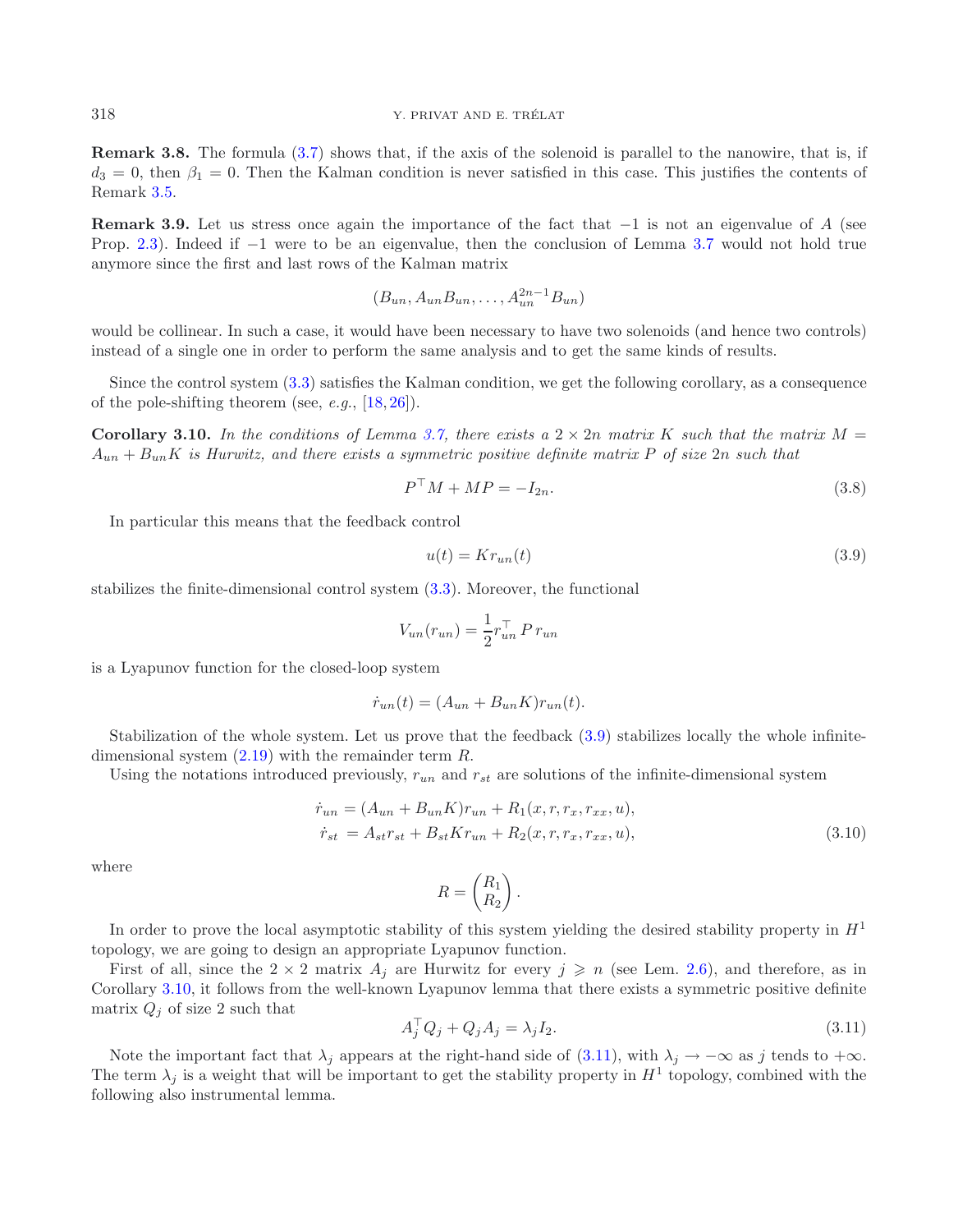**Lemma 3.11.** *The matrices*  $Q_j$  *are uniformly bounded.* 

*Proof.* Clearly the matrix

$$
Q_j = \lambda_j \int_0^{+\infty} e^{tA_j^{\top}} e^{tA_j} dt
$$

is a solution of the Lyapunov equation  $(3.11)$ , and it easily follows from the structure of the matrices  $A_j$  and from the fact that  $\lambda_j \to -\infty$  as j tends to  $+\infty$  that there exists  $C > 0$  such that

$$
e^{tA_j} \leqslant Ce^{\lambda_j t}
$$

for every  $t \geq 0$  and for every  $j \in \mathbb{N}$ . Therefore

$$
||Q_j|| \leq C|\lambda_j| \int_0^{+\infty} e^{2\lambda_j t} dt = \frac{C}{2},
$$

as desired.  $\Box$ 

We define the infinite-dimensional matrix

$$
Q^{\lambda} = \begin{pmatrix} \lambda_n Q_n & 0 & \cdots \\ 0 & \ddots & 0 \\ \vdots & 0 & \lambda_j Q_j & \ddots \\ & & & & \ddots & \ddots \end{pmatrix},
$$
(3.12)

and we define the functional

$$
\mathcal{V}(r) = \frac{c}{2} r_{un}^\top P r_{un} + \frac{1}{2} r_{st}^\top Q^\lambda r_{st}
$$
\n(3.13)

$$
= \frac{c}{2} r_{un}^{\top} P r_{un} + \frac{1}{2} \sum_{j=n}^{+\infty} |\lambda_j| (r_{2j} r_{2j+1}) Q_j \binom{r_{2j}}{r_{2j+1}} \tag{3.14}
$$

<span id="page-18-0"></span>for every  $r \in H^1(0, L; \mathbb{R}^2)$ , where  $c > 0$  will be chosen large enough.

**Lemma 3.12.** *There exist*  $C_1 > 0$  *and*  $C_2 > 0$  *such that* 

$$
C_1 \|r\|_{H^1(0,L;\mathbb{R}^2)}^2 \leqslant \mathcal{V}(r) \leqslant C_2 \|r\|_{H^1(0,L;\mathbb{R}^2)}^2,
$$

*for every*  $r \in H^1(0, L; \mathbb{R}^2)$ *. In other words the norm*  $\sqrt{\mathcal{V}(r)}$  *is equivalent to the*  $H^1$  *norm.* 

*Proof.* We denote by  $\sim$  the equivalence of norms. Since P is symmetric positive definite, it is clear that

$$
(r_{un}^{\top} P r_{un})^{1/2} \sim ||r_{un}|| = \left(\sum_{j=0}^{2n-1} r_j^2\right)^{1/2}
$$

in the finite-dimensional space  $\mathbb{R}^{2n}$ . Besides, by definition of the operator A, one has

$$
\langle -Af, f \rangle_{L^2(0,L)} = \int_0^L (f'(x)^2 + 2\cos^2 \theta(x) f(x)^2) \, dx
$$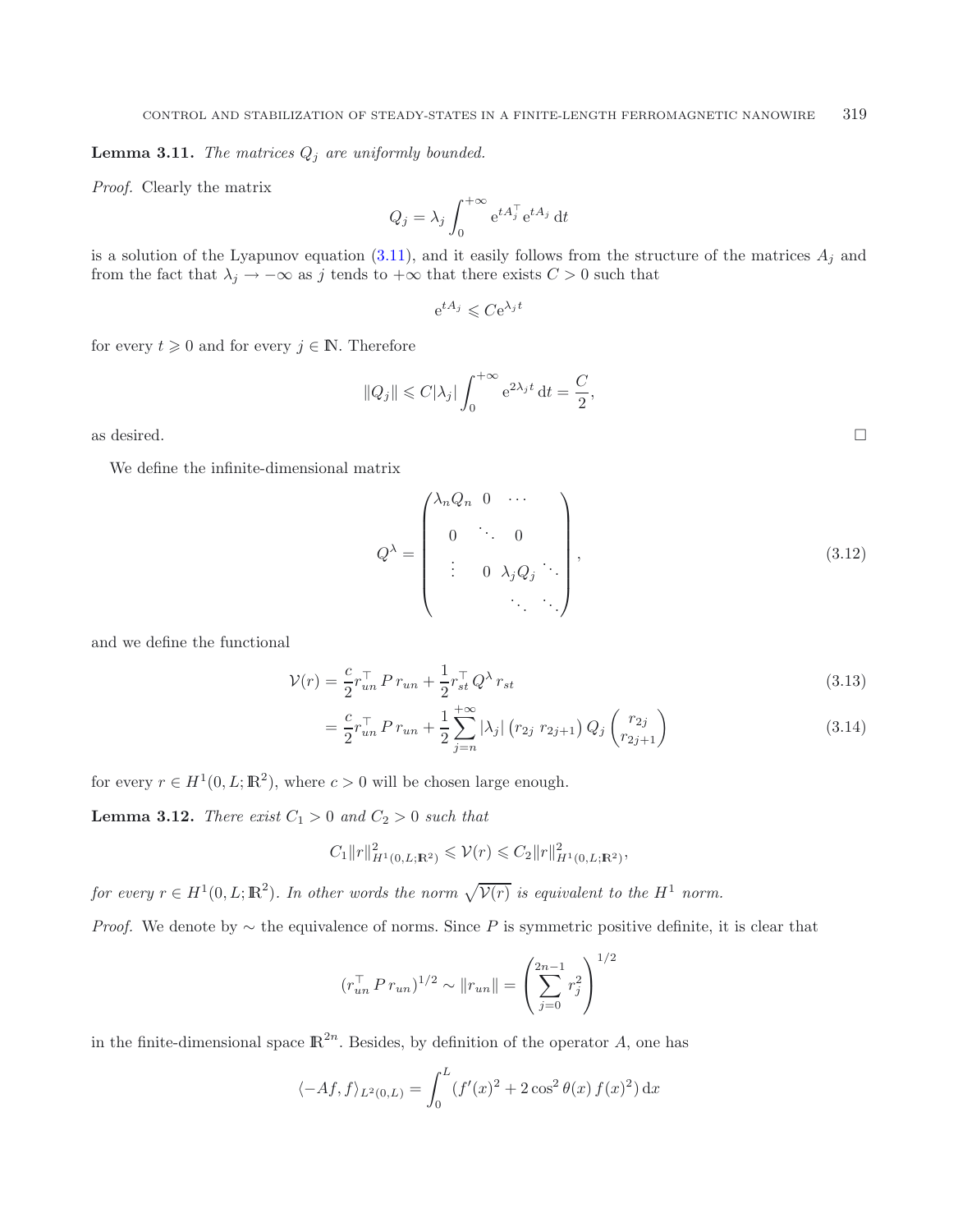and then clearly

$$
((-Af, f)_{L^2(0,L)})^{1/2} \sim ||f||_{H^1(0,L)}.
$$

It follows easily that

$$
\|r\|_{H^1(0,L;\mathbf{R}^2)} \sim \left(\sum_{j=0}^{+\infty} |\lambda_j| \left(r_{2j}^2 + r_{2j+1}^2\right)\right)^{1/2}.
$$

Therefore it suffices to prove that

$$
\left(\sum_{j=n}^{+\infty} |\lambda_j| (r_{2j} \ r_{2j+1}) Q_j \binom{r_{2j}}{r_{2j+1}}\right)^{1/2} \sim \left(\sum_{j=n}^{+\infty} |\lambda_j| (r_{2j}^2 + r_{2j+1}^2)\right)^{1/2}.
$$

But this follows from the fact that the matrices  $Q_j$  are uniformly bounded.  $\Box$ 

<span id="page-19-0"></span>**Remark 3.13.** Note that, similarly,

$$
||r||_{H^2(0,L;\mathbb{R}^2)} \sim \left(\sum_{j=0}^{+\infty} \lambda_j^2 (r_{2j}^2 + r_{2j+1}^2)\right)^{1/2}.
$$

<span id="page-19-1"></span>Let r be a solution of  $(3.10)$ . Using  $(3.8)$  and  $(3.11)$ , we compute

<span id="page-19-2"></span>
$$
\frac{\mathrm{d}}{\mathrm{d}t}\mathcal{V}(r(t,\cdot)) = -c \|r_{un}(t)\|_{\mathbb{R}^{2n}}^2 - \sum_{j=n}^{+\infty} \lambda_j^2 \left(r_{2j}^2 + r_{2j+1}^2\right)
$$
\n(3.15)

$$
+r_{un}^{\top} P R_1 + r_{st}^{\top} Q^{\lambda} B_{st} K r_{un} + r_{st}^{\top} Q^{\lambda} R_2.
$$
 (3.16)

We have

$$
||Q^{\lambda}r_{st}||^{2} \leq C_{3} \sum_{j=n}^{+\infty} |\lambda_{j}| (r_{2j}^{2} + r_{2j+1}^{2}),
$$

for some constant  $C_3 > 0$ , and hence using Young's inequality and the fact that  $|\lambda_j| \leq \lambda_j^2$  as j tends to  $+\infty$  it follows that there exists  $C_4 > 0$  such that

$$
\left| r_{st}^\top Q^\lambda B_{st} K r_{un} \right| \leqslant C_4 \| r_{un}(t) \|_{\mathbb{R}^{2n}}^2 + \frac{1}{2} \sum_{j=n}^{+\infty} \lambda_j^2 \left( r_{2j}^2 + r_{2j+1}^2 \right). \tag{3.17}
$$

<span id="page-19-3"></span>Now, choosing  $c > 0$  large enough (for instance,  $c > 2C_4$ ), we infer from Remark [3.13,](#page-19-0) from [\(3.15\)](#page-19-1) and [\(3.17\)](#page-19-2) that there exists  $C_5 > 0$  such that

$$
\frac{\mathrm{d}}{\mathrm{d}t} \mathcal{V}(r(t,\cdot)) \leqslant -C_5 \|r(t,\cdot)\|_{H^1(0,L;\mathbf{R}^2)}^2 - C_5 \|r(t,\cdot)\|_{H^2(0,L;\mathbf{R}^2)}^2 + C_5 \|r(t,\cdot)\|_{H^1(0,L;\mathbf{R}^2)} \|R\|_{L^2(0,L;\mathbf{R}^2)}.
$$
\n(3.18)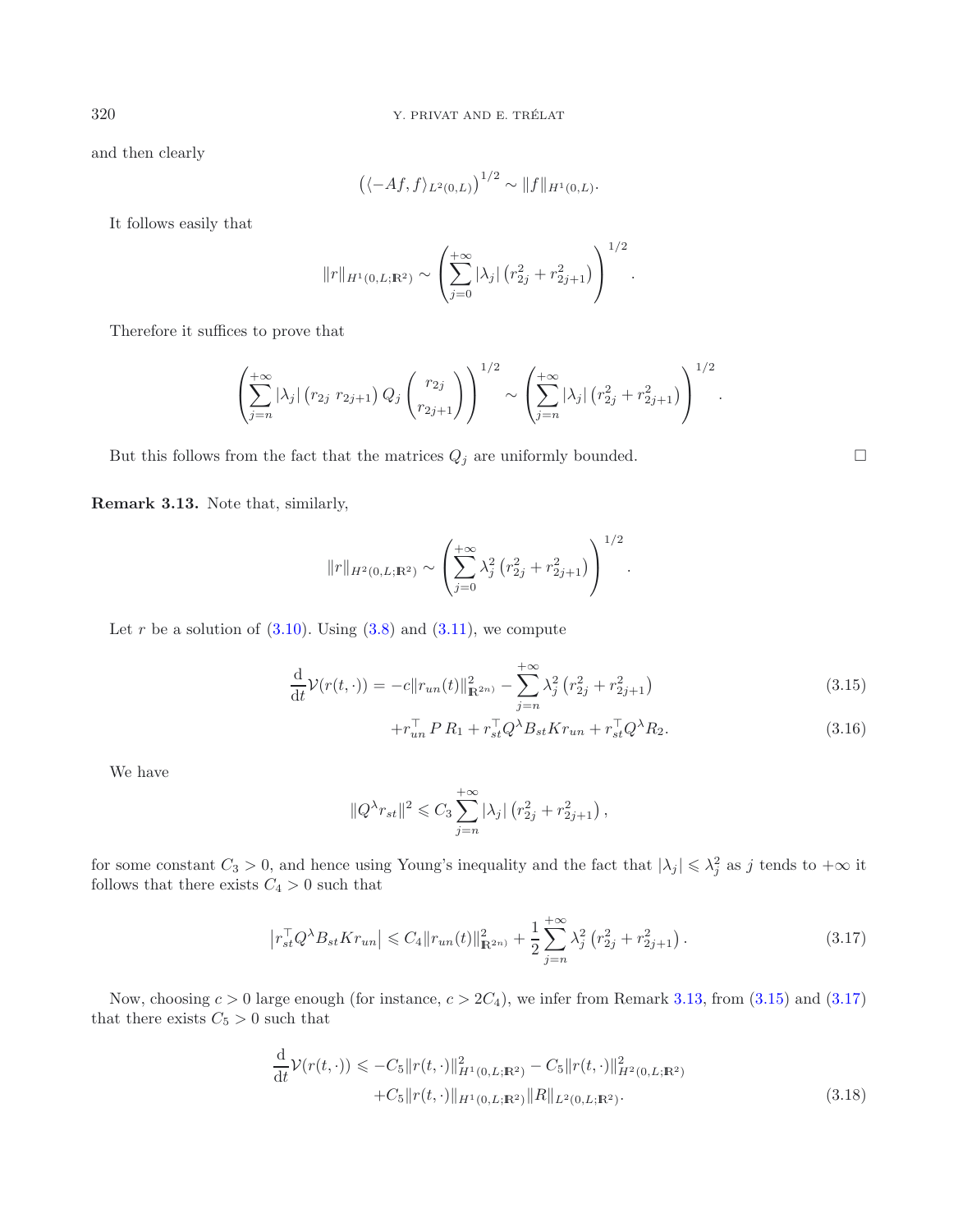It follows from the estimate  $(2.23)$  of the remainder term R that

$$
||r(t,\cdot)||_{H^1(0,L;\mathbb{R}^2)}||R||_{L^2(0,L;\mathbb{R}^2)} \leq C \Big( ||r(t,\cdot)||_{L^2(0,L;\mathbb{R}^2)}^2 ||r(t,\cdot)||_{H^1(0,L;\mathbb{R}^2)} ||r(t,\cdot)||_{H^2(0,L;\mathbb{R}^2)} + ||r(t,\cdot)||_{L^2(0,L;\mathbb{R}^2)} ||r(t,\cdot)||_{H^1(0,L;\mathbb{R}^2)}^2 + ||r(t,\cdot)||_{L^2(0,L;\mathbb{R}^2)} ||r(t,\cdot)||_{H^1(0,L;\mathbb{R}^2)}^3 + ||r(t,\cdot)||_{L^2(0,L;\mathbb{R}^2)} ||r(t,\cdot)||_{H^1(0,L;\mathbb{R}^2)}^3 \Big) \leq C \Big( ||r(t,\cdot)||_{H^1(0,L;\mathbb{R}^2)}^3 ||r(t,\cdot)||_{H^2(0,L;\mathbb{R}^2)} \Big) + 2 ||r(t,\cdot)||_{H^1(0,L;\mathbb{R}^2)}^3 + ||r(t,\cdot)||_{H^1(0,L;\mathbb{R}^2)}^4 \Big).
$$

Here, we need an *a priori* argument: as long as  $\mathcal{V}(r(t, \cdot))$  remains small enough, or equivalently as long as  $||r(t, \cdot)||_{H^1(0,L;\mathbb{R}^2)}$  remains small enough (which will be verified *a posteriori*), we can write

<span id="page-20-1"></span><span id="page-20-0"></span>
$$
||r(t, \cdot)||_{H^1(0, L; \mathbb{R}^2)}^2 \le ||r(t, \cdot)||_{H^1(0, L; \mathbb{R}^2)},
$$

and hence, using again Young's inequality, it follows that there exists  $C_6 > 0$  such that

$$
C_5 \|r(t,\cdot)\|_{H^1(0,L;\mathbb{R}^2)} \|R\|_{L^2(0,L;\mathbb{R}^2)} \leqslant \frac{C_5}{2} \|r(t,\cdot)\|_{H^2(0,L;\mathbb{R}^2)}^2 + C_6 \sqrt{\mathcal{V}(r(t,\cdot))} \|r(t,\cdot)\|_{H^1(0,L;\mathbb{R}^2)}^2. \tag{3.19}
$$

Therefore, from  $(3.18)$  and  $(3.19)$  we infer that

$$
\frac{\mathrm{d}}{\mathrm{d}t} \mathcal{V}(r(t,\cdot)) \leqslant -\left(C_5 - C_6\sqrt{\mathcal{V}(r(t,\cdot))}\right) \|r(t,\cdot)\|_{H^1(0,L;\mathbf{R}^2)}^2 - \frac{C_5}{2} \|r(t,\cdot)\|_{H^2(0,L;\mathbf{R}^2)}^2
$$
\n
$$
\leqslant -\left(C_5 - C_6\sqrt{\mathcal{V}(r(t,\cdot))}\right) \|r(t,\cdot)\|_{H^1(0,L;\mathbf{R}^2)}^2,
$$

and hence, as long as  $V(r(t, \cdot))$  remains small enough (here, we need for instance the *a priori* estimate  $C_6\sqrt{\mathcal{V}(r(t,\cdot))} < C_5/2$ , we have, using Lemma [3.12,](#page-18-0)

$$
\frac{\mathrm{d}}{\mathrm{d}t}\mathcal{V}(r(t,\cdot)) \leqslant -C_7 \mathcal{V}(r(t,\cdot)).\tag{3.20}
$$

It follows that  $V(r(t, \cdot))$  decreases exponentially. This shows that the above *a priori* estimates are valid, provided that  $V(r(0, \cdot))$  is small enough.

This proves the local stability result in  $H^1$  norm claimed in Theorem [3.1.](#page-12-2)

Sketch of proof of Theorem [3.6.](#page-13-1) Considering  $\bar{m}^1$  and  $\bar{m}^2$  as in the statement of Theorem [3.6,](#page-13-1) it is clear that

$$
\bar{m}(\tau, x) = \begin{pmatrix}\n\cos \theta(x) \\
\cos((1 - \tau)\omega_1 + \tau \omega_2) \sin \theta(x) \\
\sin((1 - \tau)\omega_1 + \tau \omega_2) \sin \theta(x)\n\end{pmatrix},
$$

with  $0 \leq \tau \leq 1$ , yields a path of steady-states joining  $\bar{m}^1$  to  $\bar{m}^2$ . The strategy developed in [\[11](#page-21-19), [12\]](#page-21-20) consists of tracking the path  $\bar{m}(\varepsilon t, \cdot)$  for some  $\varepsilon > 0$  small enough. The role of  $\varepsilon$  is to slow down the time so that, when linearizing [\(1.6\)](#page-3-2) along the path, we get a slowly-varying in time linear control system.

We do not give all details since the proof is then very similar to the one written previously. We only underline the slight differences in every step.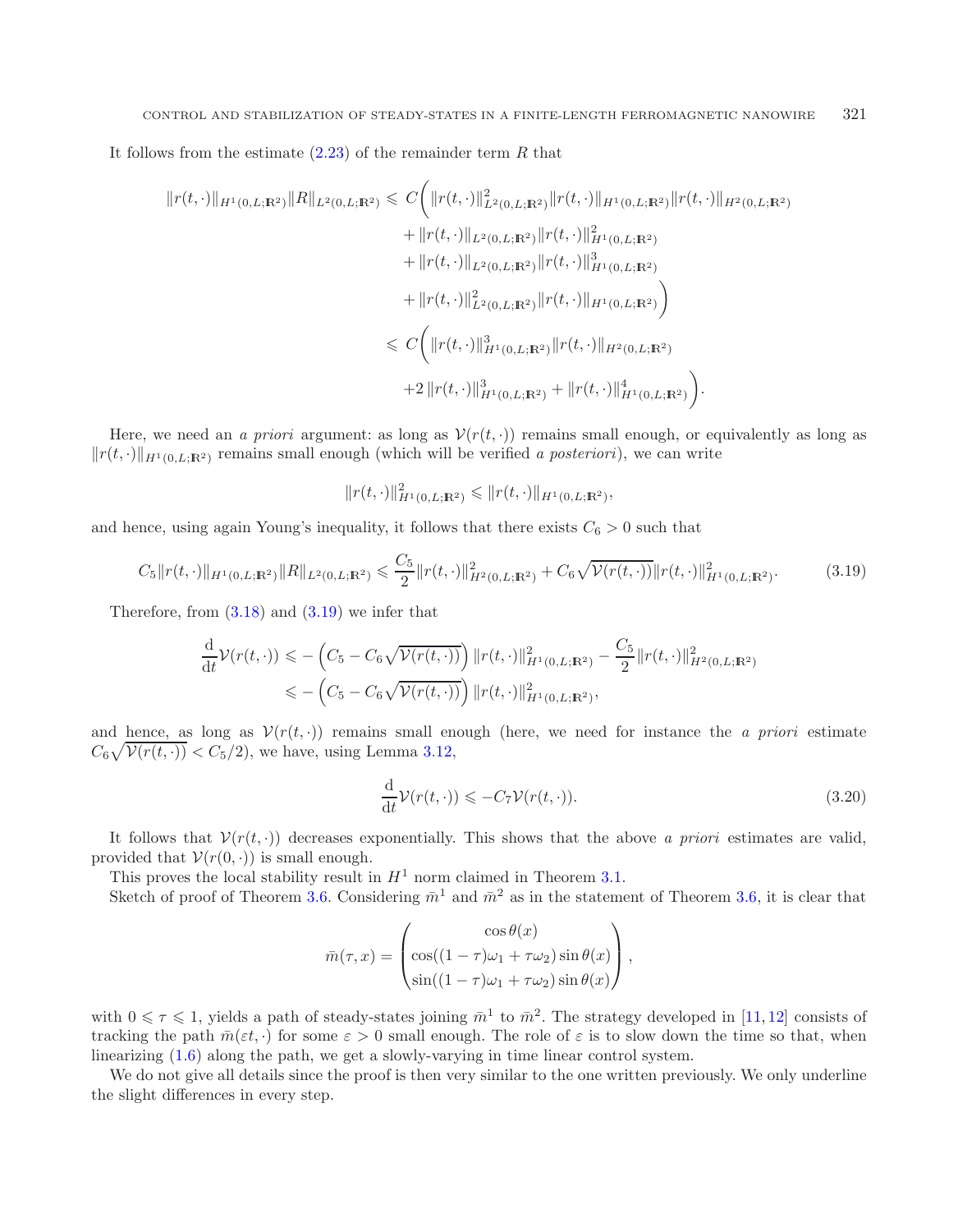#### 322 Y. PRIVAT AND E. TRÉLAT

The first step consists of writing the linearized system. The resulting linear system is still of the form [\(3.1\)](#page-14-2). Note that, since every steady-state  $\bar{m}(\tau, \cdot)$  is the image of  $M_0$  by the rotation with axis  $e_1$  and angle  $\omega$ , the linearized system around  $\bar{m}(\tau, \cdot)$  is as well obtained by rotation of the linearized system around  $M_0$ . The spectral properties are the same.

An important point to be underlined is the following, and here appears the crucial role of  $\varepsilon$ . The resulting finite-dimensional system, containing all unstable modes, is of the form

$$
\dot{Y}(t) = A_{un}(\varepsilon t)Y(t) + B_{un}(\varepsilon t)u(t),
$$

and the Kalman condition holds for the pair  $(A_{un}(\tau), B_{un}(\tau))$  for every  $\tau \in [0,1]$ . If  $\varepsilon$  were taken equal to 1, then the Kalman condition could fail to imply the desired stabilization result (as is well-known, see [\[18\]](#page-21-21)). This implication is however recovered for slowly-varying in time linear systems. Hence if one takes  $\varepsilon > 0$  small enough then we get a statement similar to Corollary [3.10,](#page-17-1) with matrices that depend on  $\varepsilon t$ . The feedback that we design is therefore of the form  $u(t) = K(\varepsilon t) r_{un}(t)$ .

Then the stabilization of the whole system follows the same lines as before, with the difference that the equations [\(3.10\)](#page-17-3) involve one additional remainder term, which is of the order of  $\varepsilon$  and which comes from the derivative in time of  $\bar{m}(\varepsilon t, \cdot)$ . This additional term is then recovered at the right-hand side [\(3.20\)](#page-20-1), and this means that  $V(r(t, \cdot))$  may not decrease exponentially but anyway we get that  $V(r(1/\varepsilon, \cdot))$  is of the order of  $\varepsilon$ . which yields the desired result.

#### **REFERENCES**

- <span id="page-21-9"></span>[1] D.A. Allwood et al., Submicrometer ferromagnetic NOT gate and shift register. Science **296** (2002) 2003–2006.
- <span id="page-21-1"></span>[2] F. Alouges and A. Soyeur, On global weak solutions for Landau–Lifshitz equations: existence and nonuniqueness. Nonlinear Anal. **18** (1992) 1070–1084.
- <span id="page-21-13"></span>[3] D. Atkinson et al., Magnetic domain-wall dynamics in a submicrometre ferromagnetic structure. Nature Mater. **2** (2003) 85–87. [4] G.S.D. Beach, C. Nistor, C. Knutson, M. Tsoi and J.L. Erskine, Dynamics of field-driven domain-wall propagation in ferro-
- <span id="page-21-10"></span>magnetic nanowires. Nature Mater. **4** (2005) 741–744.
- <span id="page-21-5"></span>[5] F. Brown, *Micromagnetics*. Wiley, New York (1963).
- <span id="page-21-14"></span>[6] G. Carbou and S. Labb´e, Stability for walls in ferromagnetic nanowire. Discrete Contin. Dyn. Syst. Ser. B **6** (2006) 273–290.
- [7] G. Carbou and P. Fabrie, Regular solutions for Landau–Lifshitz equation in R3. Commun. Appl. Anal. **5** (2001) 17–30.
- <span id="page-21-12"></span><span id="page-21-2"></span>[8] G. Carbou and S. Labb´e, Stabilization of walls for nanowires of finite length. ESAIM: COCV **18** (2012) 1–21.
- <span id="page-21-15"></span>[9] G. Carbou, S. Labbé and E. Trélat, Control of travelling walls in a ferromagnetic nanowire. Discrete Contin. Dyn. Syst. Ser. S **1** (2008) 51–59.
- <span id="page-21-16"></span>[10] G. Carbou, S. Labbé and E. Trélat, Smooth control of nanowires by means of a magnetic field. Commun. Pure Appl. Anal. 8 (2009) 871–879.
- <span id="page-21-19"></span>[11] J.-M. Coron and E. Trélat, Global steady-state controllability of 1-D semilinear heat equations. SIAM J. Control Optim. 43 (2004) 549–569.
- <span id="page-21-20"></span>[12] J.-M. Coron and E. Trélat, Global steady-state stabilization and controllability of 1-D semilinear wave equations. Commun. Contemp. Math. **8** (2006) 535–567.
- <span id="page-21-7"></span>[13] A. De Simone, H. Kn¨upfer and F. Otto, 2 <sup>−</sup> <sup>d</sup> stability of the N´eel wall. Calc. Var. Partial Differ. Equ. **<sup>27</sup>** (2006) 233–253.
- [14] Y. Egorov and V. Kondratiev, On spectral theory of elliptic operators. Birkhäuser (1996).
- <span id="page-21-18"></span><span id="page-21-11"></span>[15] J. Grollier et al., Switching a spin valve back and forth by current-induced domain wall motion. Appl. Phys. Lett. **83** (2003) 509–511.
- <span id="page-21-6"></span>[16] A. Hubert and R. Schäfer, Magnetic domains: the analysis of magnetic microstructures. Springer-Verlag (2000).
- <span id="page-21-8"></span>[17] R. Ignat and B. Merlet, Lower bound for the energy of Bloch Walls in micromagnetics. Arch. Ration. Mech. Anal. **199** (2011) 369–406.
- <span id="page-21-21"></span>[18] H.K. Khalil, Nonlinear Systems. Macmillan Publishing Company, New York (1992).
- <span id="page-21-17"></span>[19] S. Labbé, Y. Privat and E. Trélat, Stability properties of steady-states for a network of ferromagnetic nanowires. J. Differ. Equ. **253** (2012) 1709–1728.
- <span id="page-21-0"></span>[20] L. Landau and E. Lifshitz, Electrodynamics of continuous media, Course of theoretical Physics. Vol. 8. Translated from the russian by J.B. Sykes and J.S. Bell. Pergamon Press, Oxford-London-New York-Paris, Addison-Wesley Publishing Co., Inc., Reading, Mass (1960).
- <span id="page-21-3"></span>[21] C. Melcher, Global solvability of the Cauchy problem for the Landau–Lifshitz-Gilbert equation in higher dimensions. Indiana University Math. J. **61** (2013) 1175–1200.
- <span id="page-21-4"></span>[22] C. Melcher and M. Ptashnyk, Landau–Lifshitz-Slonczewski equations: global weak and classical solutions. SIAM J. Math. Anal. **45** (2013) 407–429.